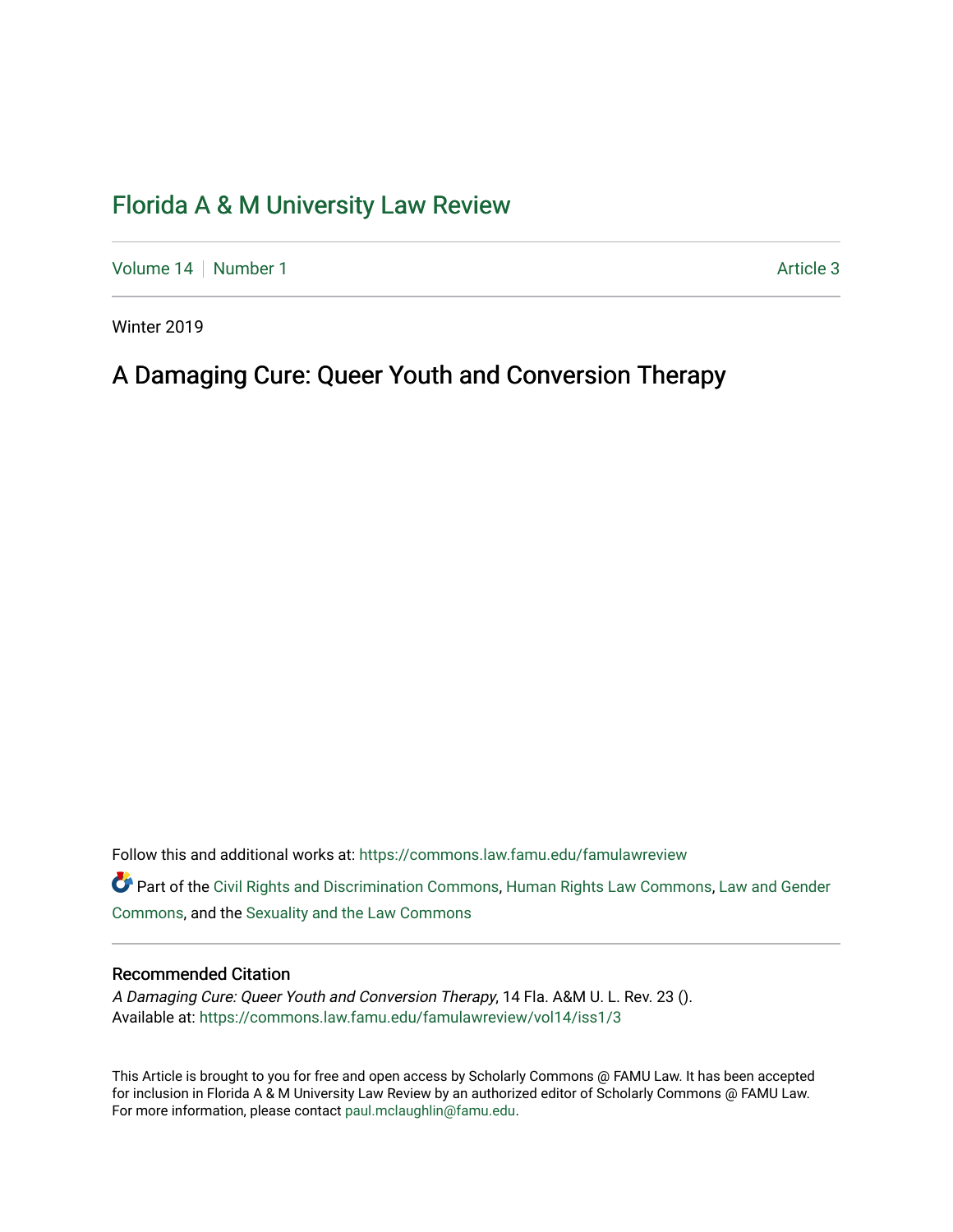# A DAMAGING CURE: QUEER YOUTH AND CONVERSION THERAPY

# *Ernie D. Mejia\**

|                           |                                          | 24 | R           |
|---------------------------|------------------------------------------|----|-------------|
|                           | I. QUEER ROOTS AND DAMAGING CURES        | 27 | R           |
|                           |                                          | 28 | $\mathbf R$ |
|                           | $B_{\cdot}$                              | 30 | $\mathbf R$ |
|                           |                                          | 32 | $\mathbf R$ |
|                           | II. THE LGBTQ MOVEMENT'S PROGRESSION     | 33 | $\mathbf R$ |
|                           |                                          | 33 | $\mathbf R$ |
|                           |                                          | 35 | $\mathbf R$ |
|                           | III. CONVERSION THERAPY: AN ORIGIN STORY | 38 | $\mathbf R$ |
|                           | A. Homosexuality's Coming-Out Of the DSM | 38 | $\mathbf R$ |
|                           |                                          | 39 | $\mathbf R$ |
|                           |                                          | 42 | $\mathbf R$ |
|                           | IV. LEGISLATION AND LITIGATION CHANGE    |    |             |
|                           |                                          | 43 | $\mathbf R$ |
|                           | V. AN ATTACK ON CONVERSION THERAPY       | 46 | R           |
|                           |                                          | 47 | $\mathbf R$ |
|                           |                                          | 49 | $\mathbf R$ |
|                           |                                          | 52 | $\mathbf R$ |
|                           |                                          | 54 | $\mathbf R$ |
| $CONCLUSION \dots 111111$ |                                          | 55 | $\mathbf R$ |
|                           |                                          |    |             |

*Before the age of eighteen, 57,000 minors will receive conversion therapy from religious or spiritual advisors across all fifty states. In 1973, the American Psychiatric Association (APA) removed homosexuality from the Diagnostic and Statistics Manual of Mental Disorders. Today, conversion therapy has been disavowed by all professional health organizations. Conversion therapy is consistently proven as an ineffective technique in causing true conversion of the sexual orientation of minors. Yet, conversion therapy has been coined by survivors as "physical and mental torture" – leading numerous participants to partake in life-long therapy programs and even in some grave cases, pushing survivors to take their own life.*

Ernie is a graduate of the University of San Francisco School of Law, where he worked in support and retention of queer students of color through his participation in the Academic Support Program, Law Review, Moot Court, and La Raza Student Association. He would like to give special thanks to Professor Luke A. Boso and Professor Julie Nice for providing the necessary guidance and support to publish this paper. Ernie writes to not only protect queer children but to inspire them to create scholarship, it is through our collective voice that change occurs.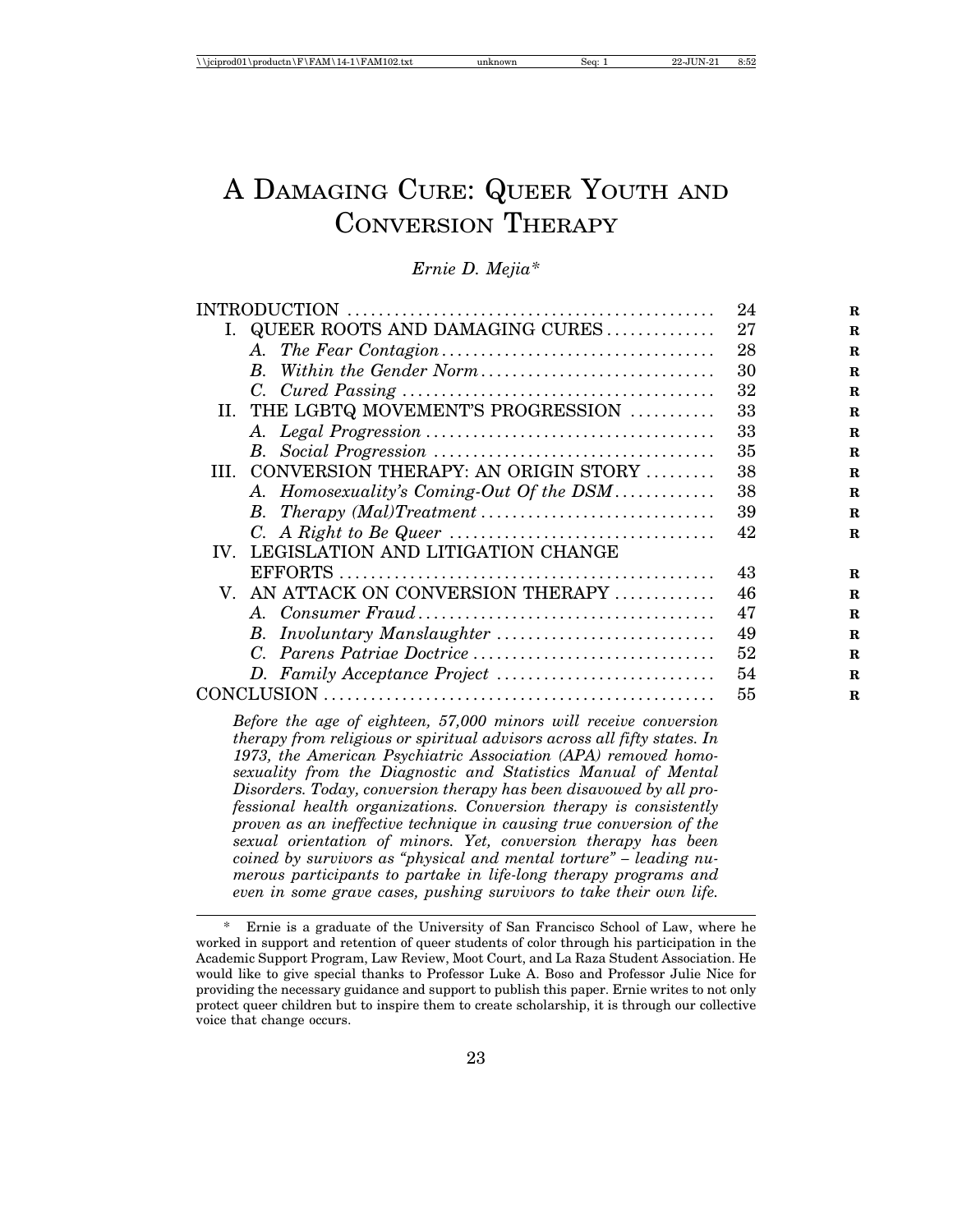*Despite these side effects, conversion therapy remains legal and common in most states in the United States of America. At the heels of Lesbian, Gay, Bisexual, Transgender, and Queer (LGBTQ) activists achieving marriage equality, the LGBTQ community is at an important juncture where they must redirect their focus to the more vulnerable and less visible sector of their community – queer children.*

*Past and current litigation efforts have resulted in mixed outcomes as conversion therapy claims tread into the murky waters of First Amendment constitutional claims – including claims under both the Freedom of Speech Clause and the Establishment Clause. These First Amendment arguments are fraught with heavy jurisprudence as to the appropriate level of scrutiny and leaves queer youth unprotected as legal scholars argue. However, tortious and criminal avenues circumvent these constitutional barriers, allowing for survivors and their representatives to receive their necessary remedy and protection sooner. This Article looks at successful claims against proponents of conversion therapy through Texas's Deceptive Trade Practices Consumer Protection Act. Furthermore, and in response to the alarming rate of queer children committing suicide, this Article further discusses the potential charge of voluntary manslaughter under California law against parents who knowingly place their children in dangerous conversion therapy programs. This Article also dissects the parens patriae doctrine by addressing the truth that parent's do not necessarily always have the best interest of their queer child in mind.*

*It is now 2019 and the practice of conversion therapy on minors has gone on for far too long. Conversion therapy and other like programs need to be completely banned especially in light of the well-documented physical and psychological harms it inflicts on the vulnerable LGBTQ youth. The Supreme Court has long established that it is the nation who suffers for generations when society imposes hardship on a discrete class of children who are not accountable for their disabling status. It is along these lines that I propose an all hands-on approach is needed when it comes to attacking conversion therapy. A single strategy cannot carry out that task alone.*

#### **INTRODUCTION**

When I was 10, my parents took me to a conversion therapist who promised them he could make me straight. The therapist told me that I was sick, that God hated me, and that the government had exterminated all other gay people. . . . But hard as I tried to change, I couldn't. Then the physical abuse began. He tied down my hands and placed ice on them while showing me erotic pictures of men. He wrapped my hands in hot coils, stuck needles in my fingers, and shocked me with electricity. Through all of this, I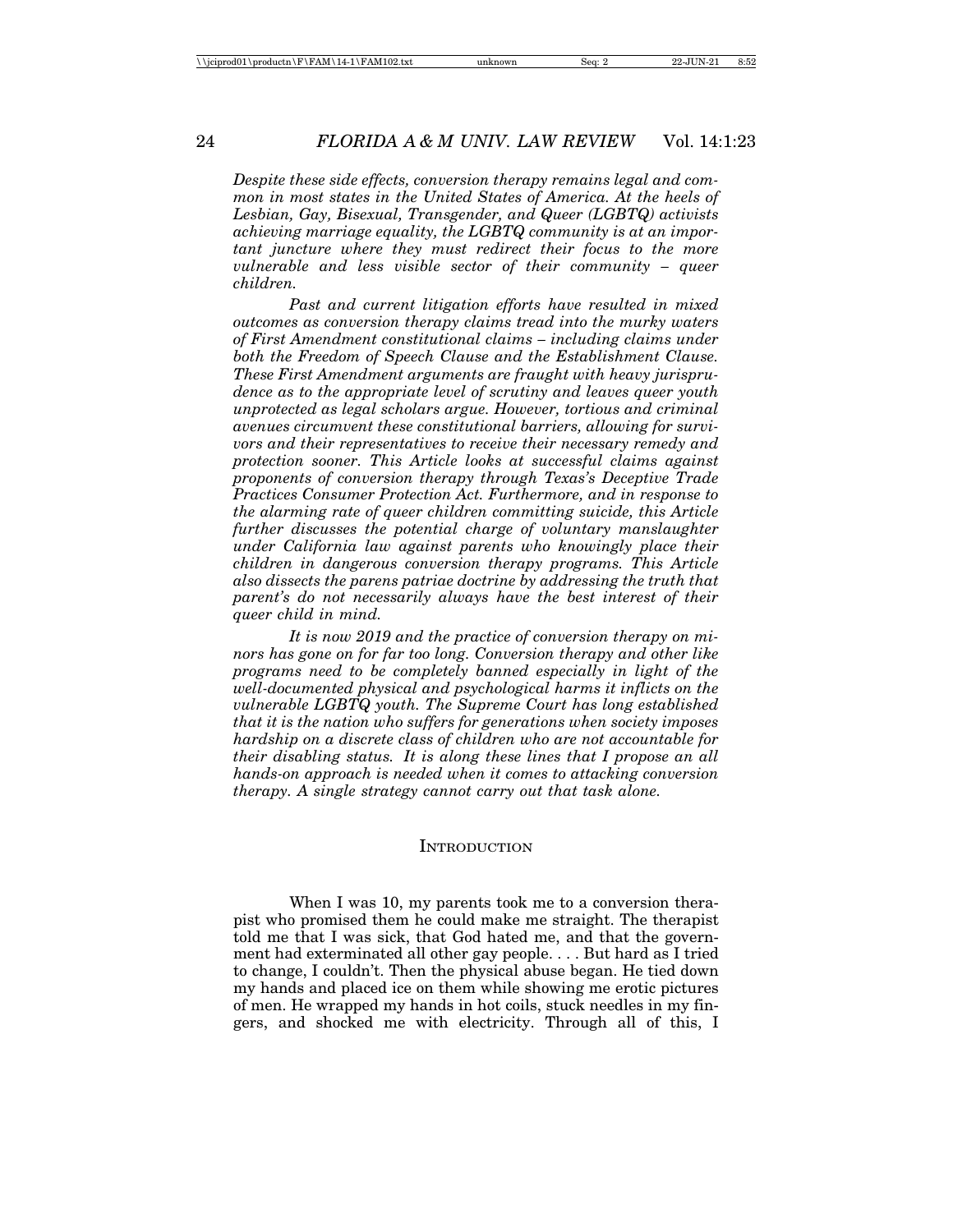remained gay but became suicidal. I learned to lie and through that, survive, but many aren't so lucky.1

With tears rolling down his face, conversion therapy survivor, Samuel Brinton, recounts his harrowing time spent in conversion therapy from his adolescence in front of hundreds at the United Nations Committee Against Torture (UNCAT).2 Samuel first experienced a rudimentary version of conversion efforts at an early age – initially, by his father who beat Samuel in a futile attempt to rid him of his homosexual feelings.3 To little surprise of no one, this "home remedy" failed.<sup>4</sup> At the realization that his beatings alone could not "change" his son, Samuel's father then placed him in a conversion therapy program, which Samuel could only describe as, "mental torture."5 Samuel recounts, "to this day, I still have light pain when I shake hands with another male."6 Samuel, like so many survivors, has knowingly, intentionally and being fully aware of its connotation, named conversion therapy to be physical and psychological torture. The lasting harms experienced by survivors like Samuel are a common result of participation in conversion therapy programs.7 Conversion therapy programs leave both physical and emotional scars that affect the health of generations of LGBT youth and adults as well as other individuals they have in their lives.<sup>8</sup>

Broadly speaking, conversion therapy refers to various methods used to "cure" a person's sexual orientation and/or sexual identity.<sup>9</sup>

4. *Id.*

<sup>1.</sup> National Center for Lesbian Rights, *#BornPerfect Campaign Leader Samuel Brinton Addresses U.N. Committee Against Torture*, YOUTUBE (Nov. 18, 2014), https:// www.youtube.com/watch?v=YHT5Jb879lc&t=0s&index=18&list=WL [hereinafter NC-LRights, *Samuel Brinton Address*].

<sup>2.</sup> *Id.*

<sup>3.</sup> Katy Steinmetz, *The New Campaign to End Gay Conversion Therapy*, TIME (June 23, 2014, 6:59 PM), http://time.com/2907989/bornperfect-gay-conversion-reparative-therapy/.

<sup>5.</sup> *Id.*

<sup>6.</sup> *Id.*

<sup>7.</sup> *See generally What is Conversion Therapy?*, CONVERSION THERAPY SURVIVORS, http://conversiontherapysurvivors.org/what-is-conversion-therapy (last visited Dec. 18, 2020) (describing in general terms what methods constitute conversion therapy, including but not limited to reparative therapy, "ex-gay" counseling, religious exorcism, sexual orientation change efforts) [hereinafter *Learn*].

<sup>8.</sup> *See generally What Harm Does Conversion Therapy Cause?*, CONVERSION THERAPY SURVIVORS, http://conversiontherapysurvivors.org/what-harm-is-it (last visited Dec. 18, 2020) (describing the unintended consequences many survivors report as a result of their participation in conversion therapy, including but not limited to shame/guilt, depression, parental blame, loss of self-confidence, loss of trust, loss of faith, self-imposed isolation, and loneliness).

<sup>9.</sup> *What is Conversion Therapy?*, *supra* note 7.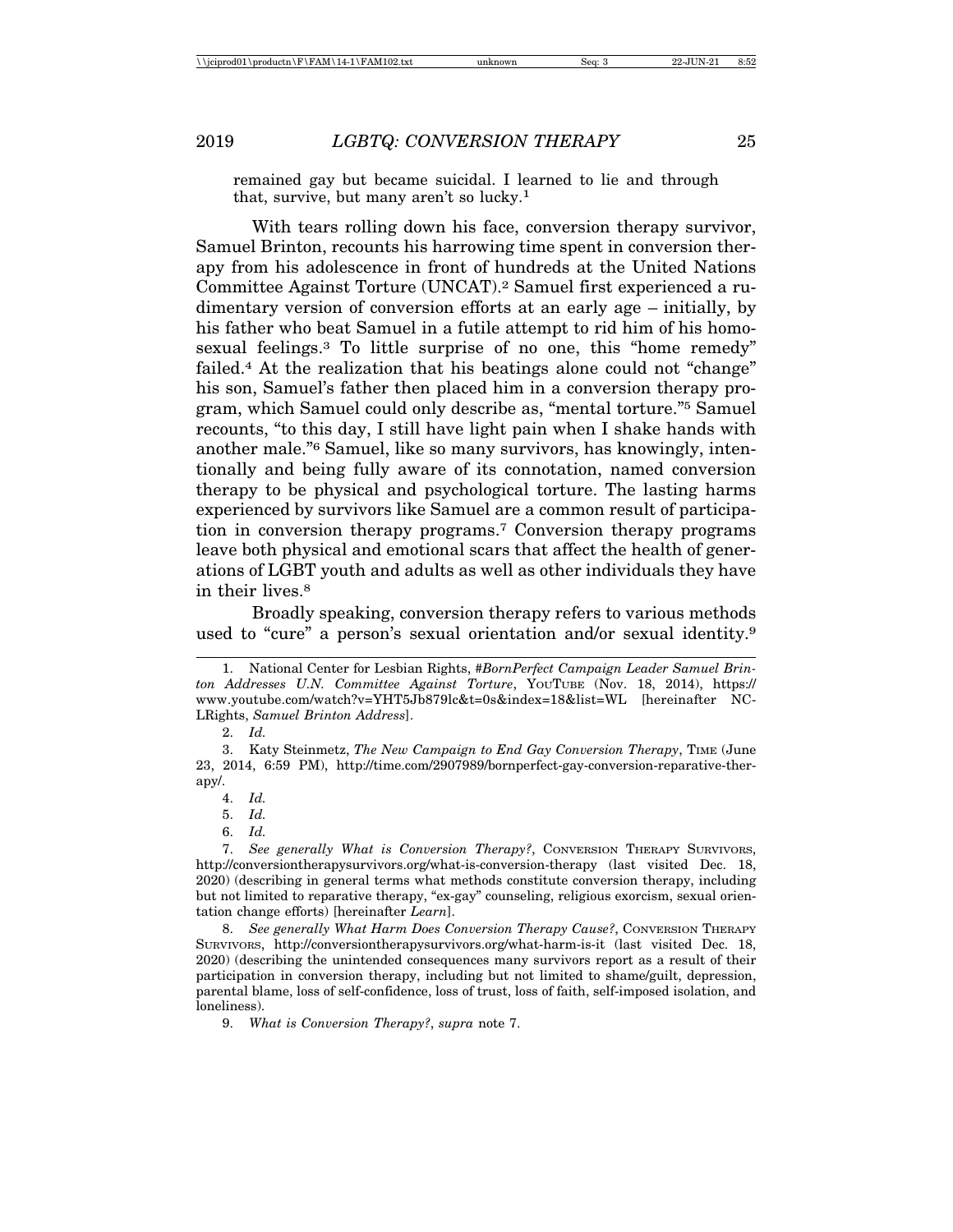Conversion therapy includes many curative methods targeting nonheterosexual attractions as well as people who identify as transgender or bisexual.10 Conversion therapy not only endorses a homophobic stigma throughout society, it also causes or exacerbates many mental health disorders, such as anxiety, depression, and suicidal behavior.<sup>11</sup> Despite a field-wide proclamation by all major associations of mental health professionals that conversion therapy is unethical and unscien $t$ ific,<sup>12</sup> conversion therapy still remains legal in forty-one states.<sup>13</sup>

Unfortunately, Samuel's story is not unique, as approximately 350,000 LGBT adults report experiencing conversion therapy at one point during their adolescence.14 Although there are several statewide and local bans, it is still estimated that in the remaining forty-one states where conversion therapy is not banned 20,000 LGBT children are expected to be affected by conversion therapy yearly.15 In addition, before the age of eighteen, approximately another 57,000 minors will receive conversion therapy from religious or spiritual advisors across all fifty states.16 These statistics are shocking and disheartening. The number of minors who are subjected to conversion therapy or other like programs run by non-licensed religious counselors are staggering, currently exceeding the population of some small cities, such as West Sacramento, CA for instance where the population is roughly 53,000 residents.17 The national discussion surrounding conversion therapy is often positioned as a grand battle between the State, parents, and the Church, or as between conservatives and liberals. This framing over-

<sup>10.</sup> *Id.*

<sup>11.</sup> *See* Jacob M. Victor, *Regulating Sexual Orientation Change Efforts: The California Approach, its Limitations, and Potential Alternatives*, 123 YALE L.J. 1532, 1542-46 (2014) (noting that California's bill (SB 1172) prohibiting the practice of sexual orientation change efforts was, in part, enacted due to California's legislature understanding conversion therapy programs enhanced stigma and hatred toward the LBGTQ community).

<sup>12.</sup> *See* Marie-Am´elie George, *Expressive Ends: Understanding Conversion Therapy Bans*, 68 ALA. L. REV. 793, 805-10 (2017) (describing the history of the American Psychiatric Association (APA) and its take on conversion therapy; noting that in 1993 the APA rejected conversion therapy as extreme, unjustified, and unethical).

<sup>13.</sup> Christy Mallory, Taylor N.T. Brown & Keith J. Conron, *Conversion Therapy and LGBT Youth*, WILLIAMS INST. 1, 3 (2018), https://williamsinstitute.law.ucla.edu/wp-content/ uploads/Conversion-Therapy-Jan-2018.pdf.

<sup>14.</sup> *Id.* at 2 ("As estimated 698,000 adults in the U.S. have received conversion therapy either from a licensed profession or a religious advisor or from both at some point in their lives, including about 350,000 LGBT adults who received conversion therapy as adolescents.").

<sup>15.</sup> *Id.* at 3.

<sup>16.</sup> *Id.*

<sup>17.</sup> *See Top 500 Cities in California by Population*, WORLD POPULATION REV., http:// worldpopulationreview.com/states/california-population/cities/ (last visited Dec. 18, 2020).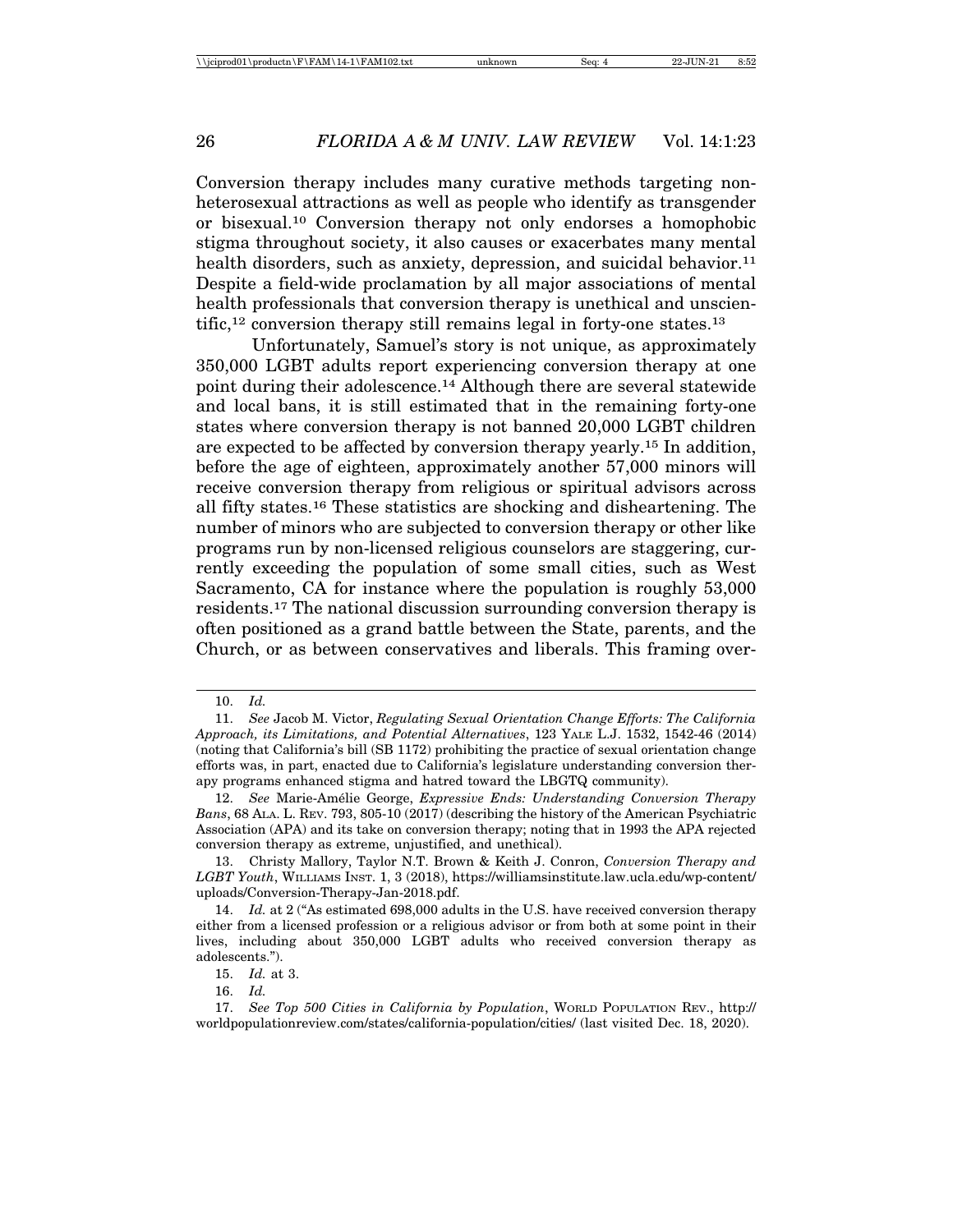looks and distances lawmakers and constituents from the true victims of conversion therapy – the thousands of queer youth that conversion therapy negatively affects every year.

This article proceeds in six parts. Part I dissects the development of the conservative narrative that queerness is a contagious trait, how the gender norm perpetuates a broad rejection of homosexuality, and the concept of "cured passing" in terms of conversion therapy success stories. Part II examines the progression of the general LGBT rights movement by highlighting its historic adult-centered victories and elaborating how these victories allowed for the necessary space and momentum for the contemporary movement of state conversion therapy bans to gain traction. Part III provides the background and history of conversion therapy by exploring its medical origin and contemporary implementation. Further, Part III analyzes in-depth the many real harms experienced by participants due to conversion therapy. Part IV examines the current legislative and litigation efforts by LGBT activists in ending conversion therapy. Part V proposes various tortious and criminal charges that LGBT advocates may consider bringing on behalf of conversion therapy survivors. Additionally, Part V highlights contemporary programs aimed at educating those about non-heterosexual attractions and promotes the acceptance of queer youth. The article concludes with a call to protect queer youth and notes the most current state to pass a state-wide conversion therapy ban in 2020. Through a careful analysis of the harm to LGBT adolescents, this Article's ambition is to provide a legal context for possible protections for queer youth and their allies.

# I. QUEER ROOTS AND DAMAGING CURES

This Article begins with a retrospective look at society's relationship and developing understanding of the queer identity. In Professor Clifford Rosky's article, *Fear of the Queer Child*, Rosky begins with an excerpt from historian David Halperin: "we can only diffuse these fears [of children being queer] if we are willing to analyze them, to understand them, to figure where they come from . . . how they are connected systematically to the social and discursive structures that organize our culture."18 This quote provides a backdrop to the development of conversion therapy from an early fear of the exis-

<sup>18.</sup> Clifford J. Rosky, *Fear of the Queer Child*, 61 BUFFALO L. REV. 607, 608 (2013) (discussing how LGBT movement advocates responded to the society's fear of raising queer children).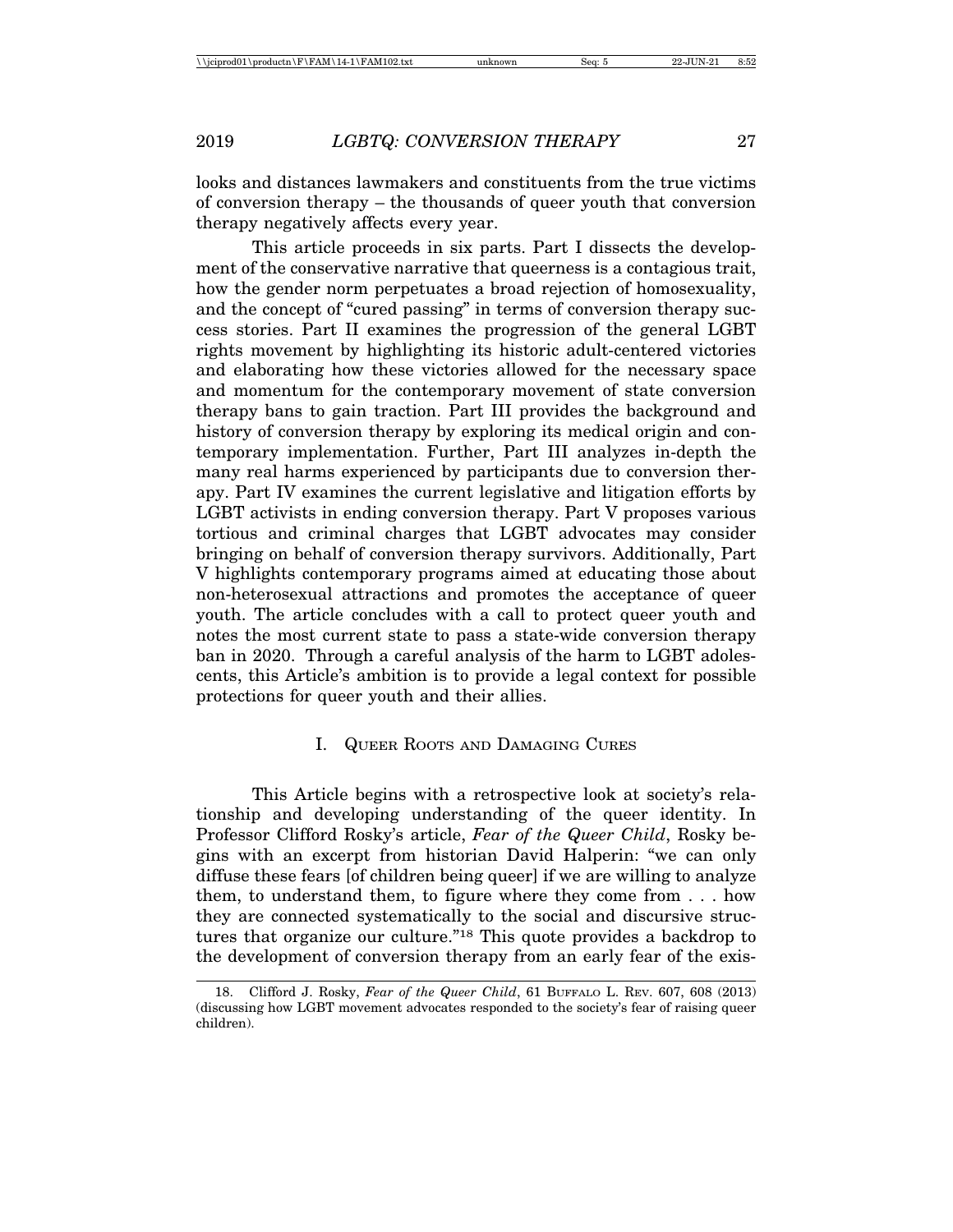tence of queer children and the ensuing medicalization of homosexuality.

This Part follows in three subsections. First, Subsection A takes a brief exploration of the historical fear and cultivation of an understanding of queerness as an alienation of the innate heterosexuality of humans. Subsection B examines the deeply rooted gender hierarchies and norms in society and how they contribute to a rejection of homosexuality. Subsection C points out that conversion therapies consistently fail at its single proposed goal – actual conversion of an individual's sexual orientation.

# *A. The Fear Contagion*

Early attempts to define and explore human sexuality allowed a surprisingly fluid and abstract understanding of sexuality in the postindustrial era. Famed psychoanalyst Sigmund Freud, for instance, claimed that human beings are universally bisexual due to the shared traits amongst the different sexes.19 This fluid understanding was short-lived. Following Freud's death in 1939, other psychoanalysts began challenging Freud's views and argued that heterosexuality is innate to all human beings, thus re-defining and associating nonhetero attraction with unnaturalness.20 At the height of this paradigm shift, two psychiatrists and scholars developed new models which attempted to explain triggering causes of homosexuality further perpetuating an understanding of non-hetero attraction as inherently abnormal.21 In reaction to this "abnormal and unnatural" narrative pushed by scholars, various misguided and uninformed explanations regarding the "cause" of homosexuality began to arise and influence society's understanding of queer folk.

Early scholars anchored themselves to the concept of parental psychopathology and to the premise that the failure of appropriate parenting would result in homosexuality in the child.22 As such, psychologists believed that parents' suppression of minors' sexual activity created "psychological anxiety that overwhelmed the heterosexual

<sup>19.</sup> Sigmund Freud, *Three Essays on the Theory of Sexuality* (1905), *reprinted in* 7 THE STANDARD EDITION OF THE COMPLETE PSYCHOLOGICAL WORKS OF SIGMUND FREUD 133-34 (James Strachey trans. & ed., 1953).

<sup>20.</sup> *See* Rosky*, supra* note 18, at 634.

<sup>21.</sup> *See id.* at 634-35 (discussing two models, one where homosexuality developed in males with domineering mothers and absent fathers, and the other model categorized homosexuality as a psychiatric disease).

<sup>22.</sup> Kenji Yoshino, *Covering*, 111 YALE L.J. 769, 795 (2002).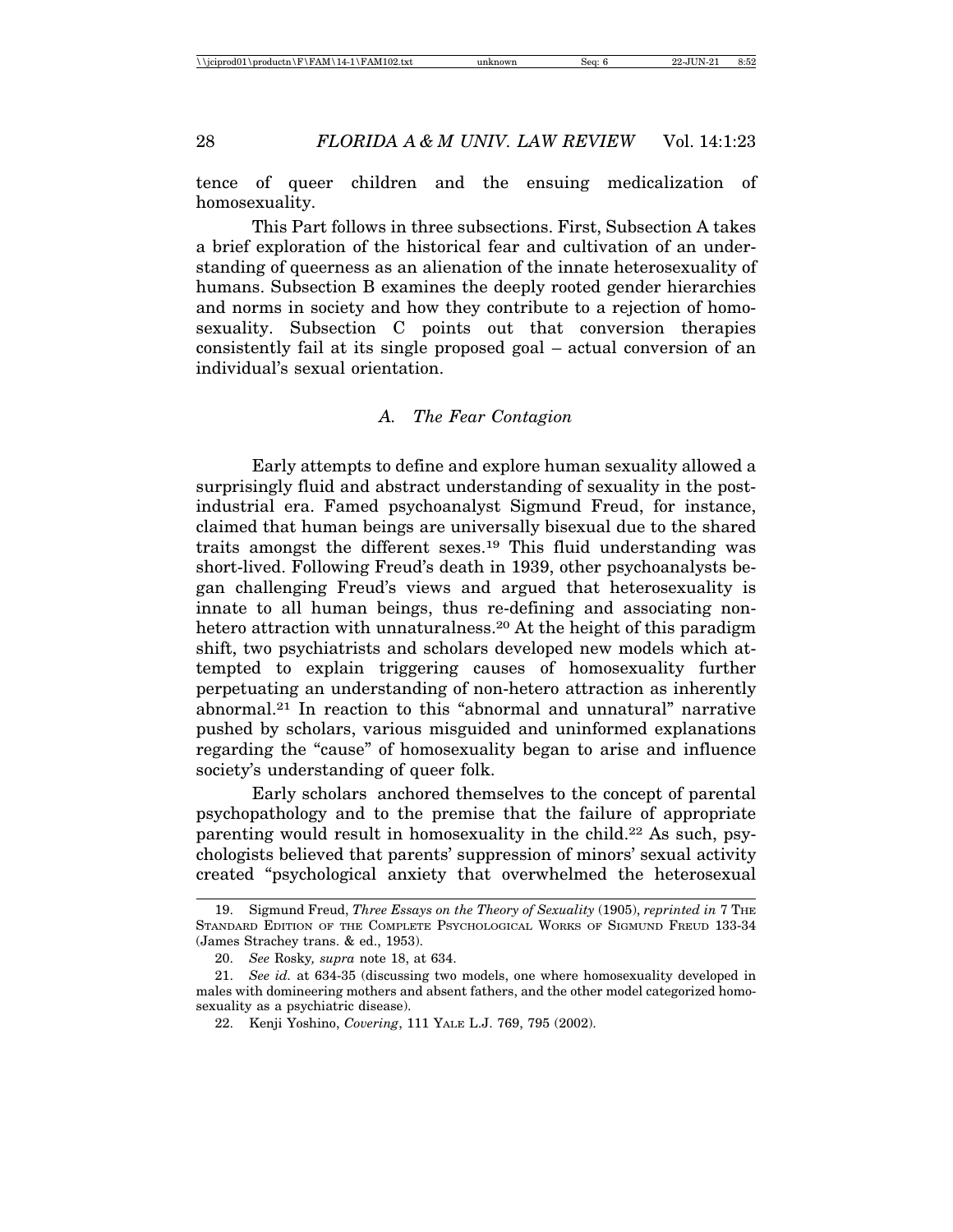drive."23 In other words, not encouraging a young teenager's sexual activity could result in a skewed and disenchanting perception of the opposite sex's genitalia. This theory further supports the notion that teaching restraint and caution to young girls navigating their sexuality ultimately conveys a fear of "the destructive male organ" and ushers them to identify as lesbian for safety.24

Alongside the development of the parental psychopathology narrative arose additional and alternative models for understanding the triggering cause of homosexuality in children. Some psychoanalysts and scholars coined the theory that adolescents were actively inducted into queerness by participating in same-sex sexual activity with adults,<sup>25</sup> while others pedaled the idea that homosexual adults were in some form actively recruiting children into queerness by some method to "have children" since they could not have children of their own.26 In other words, early scholars believed the existence of queer children meant children were being, essentially, subjected to acts akin to sexual assault or subject to active brainwashing by queer adults.

Additionally, as the conceptualization of homosexuality developed, so did the perceived vulnerability of children.27 The development of homosexuality is pinpointed to a period of a child's lives where they are impressionable and innocent, at risk of hypersexuality, and the development of other vices that were commonly associated with sexual excess.28 The states' age of consent laws highlights this notion.29 The legislature created consent laws to protect minors from the potential harm of participating in sexual activities with adults due to their lack of life experience, maturity, and overall inability to understand the consequences of sexual activity.30 These laws are demonstrative of society's continued, deeply embedded, and self-justified regulation of children's sexuality. As a result of the natural comingling of society's relentless need to protect children from sexual activities and the wide

<sup>23.</sup> *Id.*

<sup>24.</sup> *Id.*

<sup>25.</sup> *See* Rosky*, supra* note 18, at 641 ("Even as early as the 1950s and 1960s terms like "indoctrination," "recruitment," and "proselytizing" had been used as euphemism for soliciting and seducing minors.").

<sup>26.</sup> *See id.* at 645-46.

<sup>27.</sup> *Id.* at 627.

<sup>28.</sup> *Id.*

<sup>29.</sup> CAL. PENAL CODE § 261.5 (explaining that a minor must be eighteen to consent to sexual activities).

<sup>30.</sup> Brittany Logino Smith & Glen A. Kercher, *Adolescent Sexual Behavior and the Law*, CRIME VICTIM'S INSTIT. 1, 7 (2011), http://www.crimevictimsinstitute.org/documents/ Adolescent\_Behavior\_3.1.11.pdf.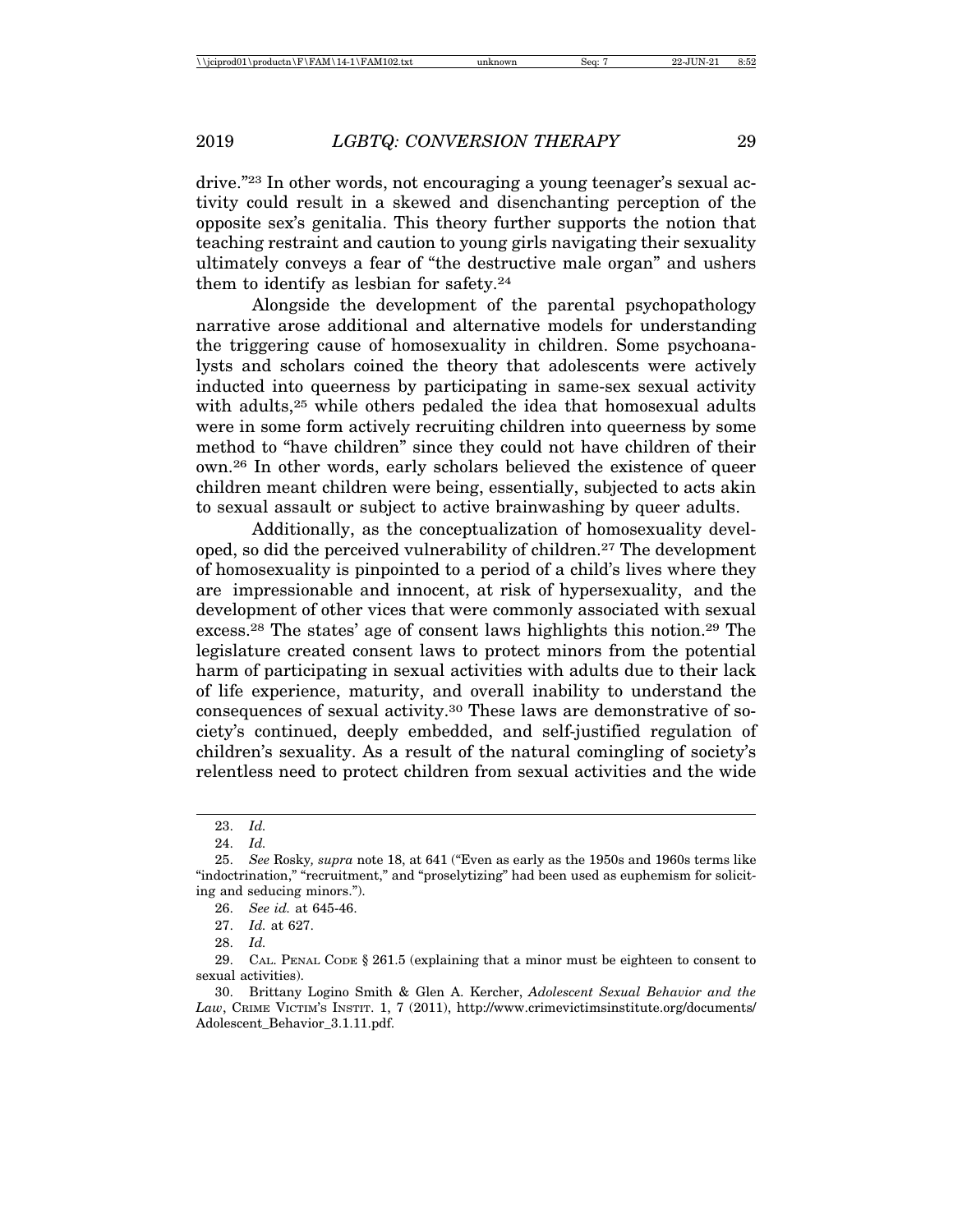dissipation of queerness as a contagion narrative conversion therapy proponents had little difficulty gaining momentum for their validity arguments amongst people and organizations. This narrative implies that regulating a child's sexual identity/activities is a justified in order to protect them.

#### *B. Within the Gender Norm*

The fear of queerness in youth propelled the medicalization of homosexuality. Using "recruitment" and "seduction" as a baseline, psychotherapists categorized queerness as a literal contagion infecting children.31 On the premise of heterosexuality as the default sexual orientation, homosexuality became known as the collapse of healthy sexual development in an individual. Thus, conversion therapy developed as a cure to this collapse.

It is the prison of gender normativity that contributes to the contagion fear and a rejection of homosexuality more broadly. Gender expression is in many ways fluid, meaning that in some circumstances an individual may be coded by external parties as "more" or "less" masculine or feminine, despite no change in an individual's self-gender identity. This results in individuals constantly performing their desired gender identity in a manner they believe others would understand, a man with aggression or silence and a woman by enhancing traditional beauty features. Men harass other men to prove their own masculinity and, thus, maintain their dominance by coding the victim as weak and feminine.32 This same-sex harassment serves as a policing function where men and women who successfully live within the gender norm "punish those who stray from acceptable gender" presentation, which ultimately reinforces their own role in the gender norm.33 Gender and sexual orientation are inextricably tied together. Heterosexuality is the most common identifier of normative masculinity due to the simple fact that "most men are straight."34 The divide created by a lack of heterosexual inclinations in some men implies that gay men at their very core are not real men, but failed men in society.35 Thus, homosexuality is not just a difference in sexual attraction but is

<sup>31.</sup> *See* Rosky*, supra* note 18.

<sup>32.</sup> *See* Luke A. Boso, *Real Men*, 37 U. HAW. L. REV. 107, 130 (2015) (describing the harassment of gay men).

<sup>33.</sup> *Id.* at 131.

<sup>34.</sup> *Id.*

<sup>35.</sup> *See id.* ("Men who exhibit weak qualities are not only easy targets for would-be harassers who hope to bolster their own masculinity, but are also penalized for defying male gender privilege and therefore calling other men's status into question.").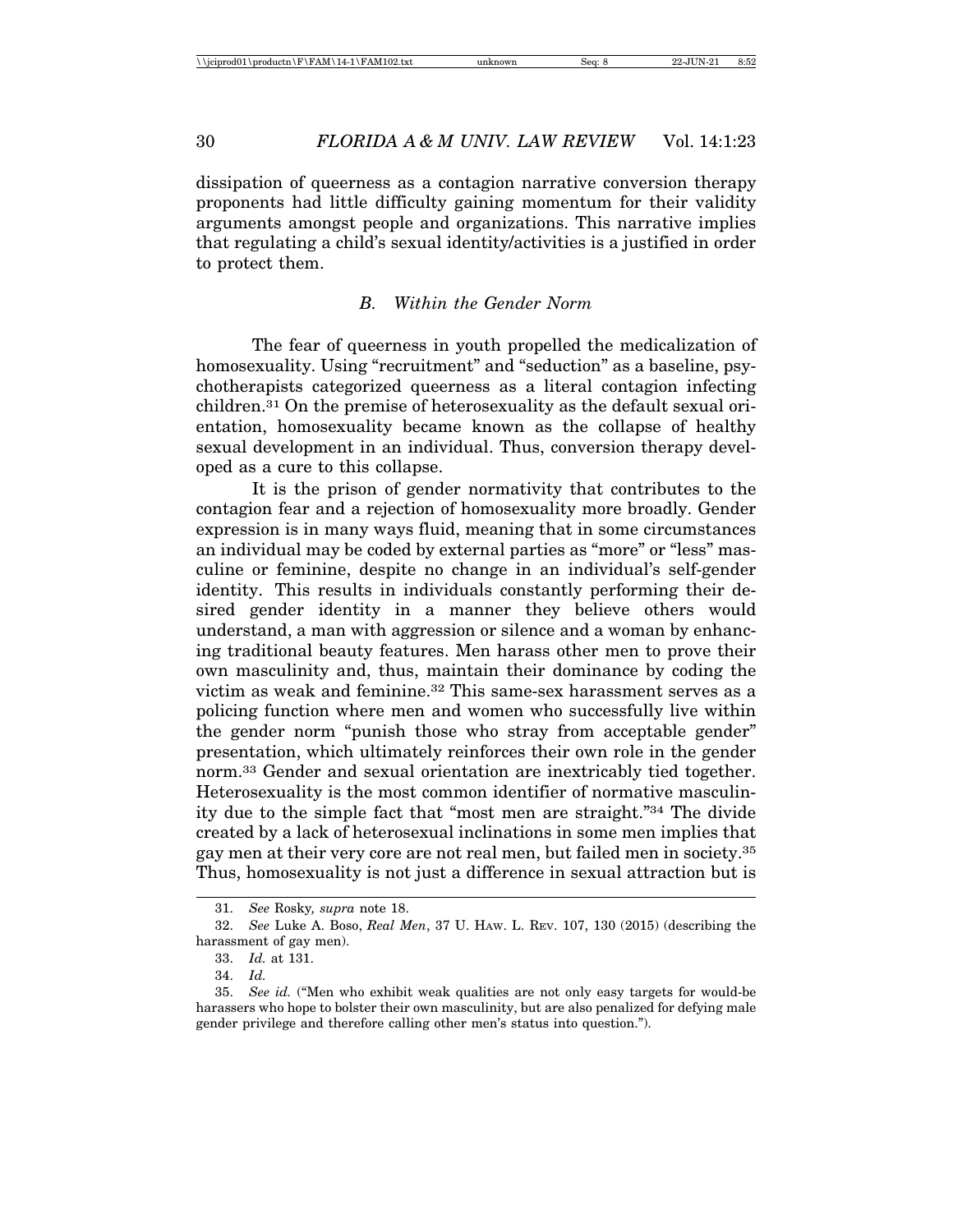often mischaracterized as a failure of simply being human. This understanding is continually perpetuated by society instilling a fear in individuals "catching" queerness and motivating a search for a "cure."

Although many "successful" conversion therapy outcomes are only conversion by name but passing in nature, this result is still preferred over the existence of a flamboyant queer individual. The commitment to conversion therapy, despite its lack of success in truly converting a queer individual, reflects society's commitment to the enforcement of one traditional gender hierarchy. This gender hierarchy (i.e., women should act in a feminine manner and men in a masculine manner) is affirmed by the general acceptance by society of gay men who behave in a normatively masculine manner since their behavior remains within the constraints of the preferred hierarchy. The LGBTQ community has succeeded in instances where queer issues fall squarely within the mold and parameters of the traditional gender roles, which in some way reinforces these traditional notions are desired over lessconventional practices. This point is most notably highlighted by the victory of marriage equality. The movement towards marriage equality, although a great victory in many ways is a reflection of the LGBTQ community adopting heterosexual norms and stepping away from the "chosen family" culture that has developed uniquely for queer survival.36 The LBGTQ community gaining the right to marry, among other things, is a result of the community's active attempt to achieve complete integration in society. However, this victory demonstrates queer individuals only gain acceptance if they are not too queer and their desires and practices do not stray too far from the gender norm. By denying their queer identity or masking it so as to conform to traditional stereotypes, the LGBT community only does a disservice to itself, because only by noting these differences can society ever be expected to evolve and address them.37

Furthermore, a parent choosing to place their child in harmful conversion therapy programs serves as further indication of the pressure placed on them by society for their children to act in a traditional masculine or feminine manner. When asked for their rationalization in placing their child in conversion therapy, a survivor's parents answered: "we just didn't know . . . [we] shouldn't have done it," "[we] felt

<sup>36.</sup> *See generally* MICHAEL WARNER, THE TROUBLE WITH NORMAL: SEX, POLITICS, AND THE ETHICS OF QUEER 52 (1999) (discussing the new wave of queers who cannot learn from their predecessors due to the previous generations demise, and overall sexual shame).

<sup>37.</sup> Ernie Mejia, *El Peligro De Ser Igual: The Danger of Being the "Same"*, WILLAMETTE J. OF SOC. JUST. & EQUITY L. 117, 159 (2018).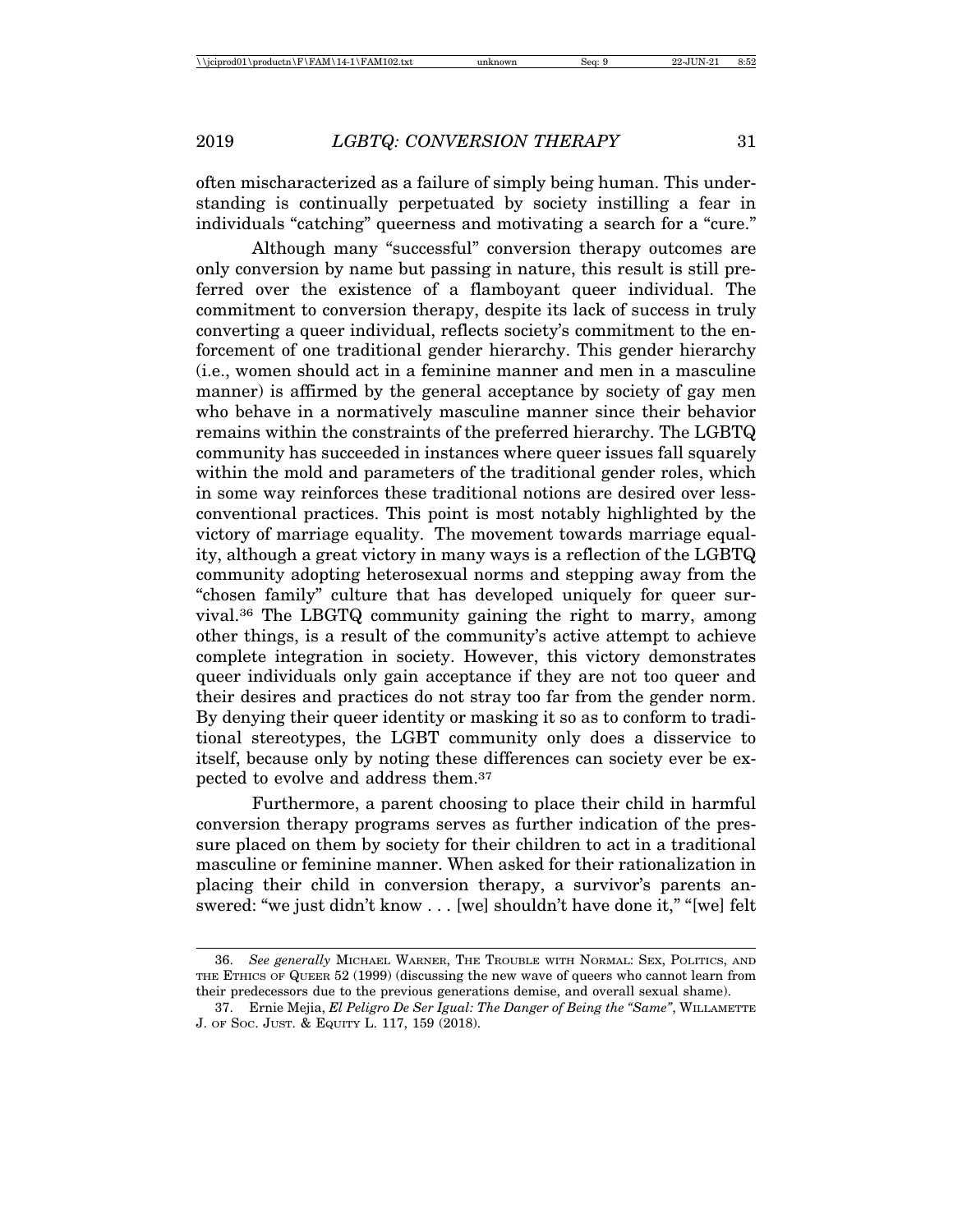responsible."38 All things considered society may have never fully shaken off the parental psychopathology guilt from the post-Freud area understanding of homosexuality, feeling responsible to cause a "change."39 Therefore, opponents of conversion therapy face an uphill battle against society's gender hierarchy and overall understanding of homosexuality. Enrollment in conversion therapy will only stop when it is no longer an option, which is why an absolute nationwide prohibition prohibiting the practice of conversion therapy is a necessary solution.

# *C. Cured Passing*

Proponents of conversion therapy frequently boast about success stories of individuals who have altered their same-sex attraction by either becoming celibate or successfully entering into a heterosexual relationship.40 However, these outcomes often prove to be unstable. Celibacy does not change an individual's sexual orientation, but instead just suppresses it. Proponents of conversion therapy though still consider celibacy a victory, not for its conversive characteristics, but because it is considered better to be celibate than gay.41 Celibacy does not make one as aberrant or immoral in the same way that homosexuality does.

Additionally, entering into heterosexual relationships is not necessarily indicative of a successful conversion. For instance, in 2013, a former advocate of the "ex-gay movement", John Paulk, who had claimed to have successfully achieved a complete sexual orientation change himself, came out as still having homosexual inclinations while "in the process of divorcing his wife."42 Reports of positive conversion therapy results have often been found to be biased reflecting self-reporting errors.43 In fact, empirical studies have demonstrated there is

<sup>38.</sup> *See* Yoshino, *supra* note 22, at 784 (interviewing Anon asking him to recount whether or not his parents feel guilty now committing him to shock treatment).

<sup>39.</sup> *Id.* at 795.

<sup>40.</sup> George, *supra* note 12, at 816.

<sup>41.</sup> *Id.*

<sup>42.</sup> Arcangelo S. Cella, *A Voice in the Room: The Function of State Legislative Bans on Sexual Orientation Change Efforts for Minors*, 40 AM. J.L. & MED. 113, 124 (2014) (introducing the various types of therapy implemented in sexual orientation change efforts).

<sup>43.</sup> *See* Christian S. Cyphers, *Banning Sexual Orientation Therapy: Constitutionally Supported and Socially Necessary*, 35 J. LEGAL MED. 539, 544 (2014) (noting that a significant number of conversion therapy clients report they have lied to their therapists just to "please them").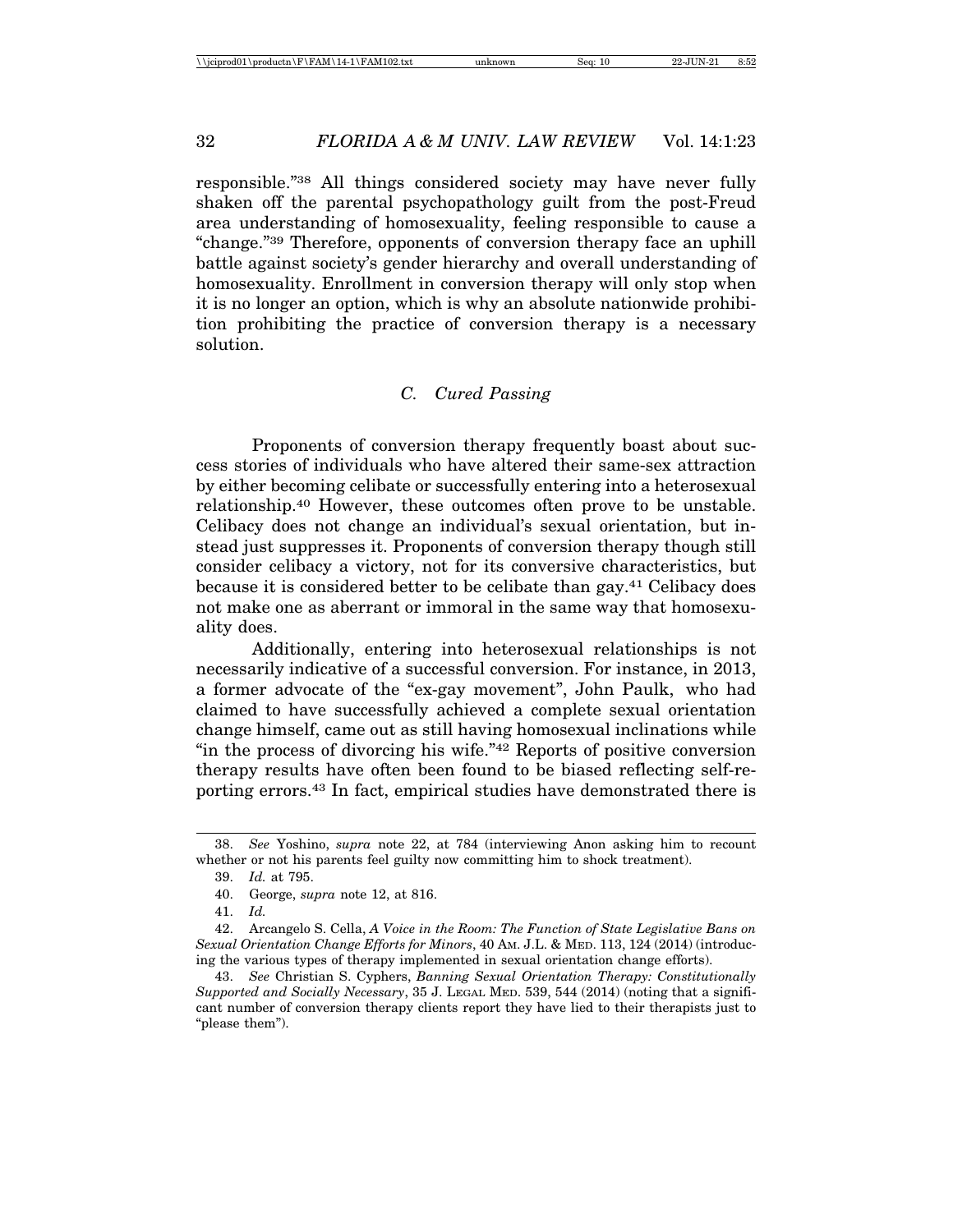not even a scintilla of evidence that conversion therapy can consistently change sexual orientation.44

Professor Kenji Yoshino explains the goal of conversion is a complete embrace or surrender, not only changing "the expression of an identity, but the underlying substance of it."45 Therefore, at its very root, conversion therapy continually fails to reach its only goal—conversion. Yet, conversion therapy programs still boast patients with positive heterosexual outcomes. These successes are falsely labeled as conversion, and instead, they represent a patient's successful "passing." Passing is not a truly converting one's underlying homosexual identity but rather describes one's ability to present a separate, more desired face to the outside world.46 In practice, passing involves faking an interest in sports for men or creating fictitious partners who are of the opposite sex while simultaneously repressing behaviors that might be deemed to be "gay," such as a love for theater for a man.47 Here, Brinton's words echo: "as hard as I tried to change, I couldn't . . . I learned to lie, and through that, survived."48 For most, heterosexual passing is the only escape from conversion therapy and although an empty change it is still a success embraced by the proponents of conversion therapy.

# II. THE LGBTQ MOVEMENT'S PROGRESSION

## *A. Legal Progression*

In 2018, the LGBTQ community reached a level of visibility and acceptance that many, even a decade ago, would have deemed unattainable during their lifetimes.49 This modern level of acceptance is owed to the progression of the LGBT community's representation in both the legal and social spheres of society.

<sup>44.</sup> *See* Jonathan Sacks, Note, *"Pray Away the Gay?" An Analysis of the Legality of Conversion Therapy by Homophobic Religious Organizations*, 13 RUTGERS J.L. & RELIGION 67, 74 (2011).

<sup>45.</sup> Yoshino, *supra* note 22, at 786. Passing means "to be judged, or, more precisely, to be misjudged, 'to be held or accepted as a member of a group other than one's own.'"; *see also* Yoshino, *supra* note 22, at 813.

<sup>46.</sup> Yoshino, *supra* note 22, at 813.

<sup>47.</sup> *Id.*

<sup>48.</sup> NCLRights, *Samuel Brinton Address*, *supra* note 1.

<sup>49.</sup> *See generally* Tina Fetner, *U.S. Attitudes Toward Lesbian and Gay People are Better than Ever*, 15 CONTEXTS 20, https://journals.sagepub.com/doi/full/10.1177/ 1536504216648147 (describing that in the 70s and 80s the percentage of LGBTQ acceptance was extremely low, but the numbers have seen a steady increase since 1990s).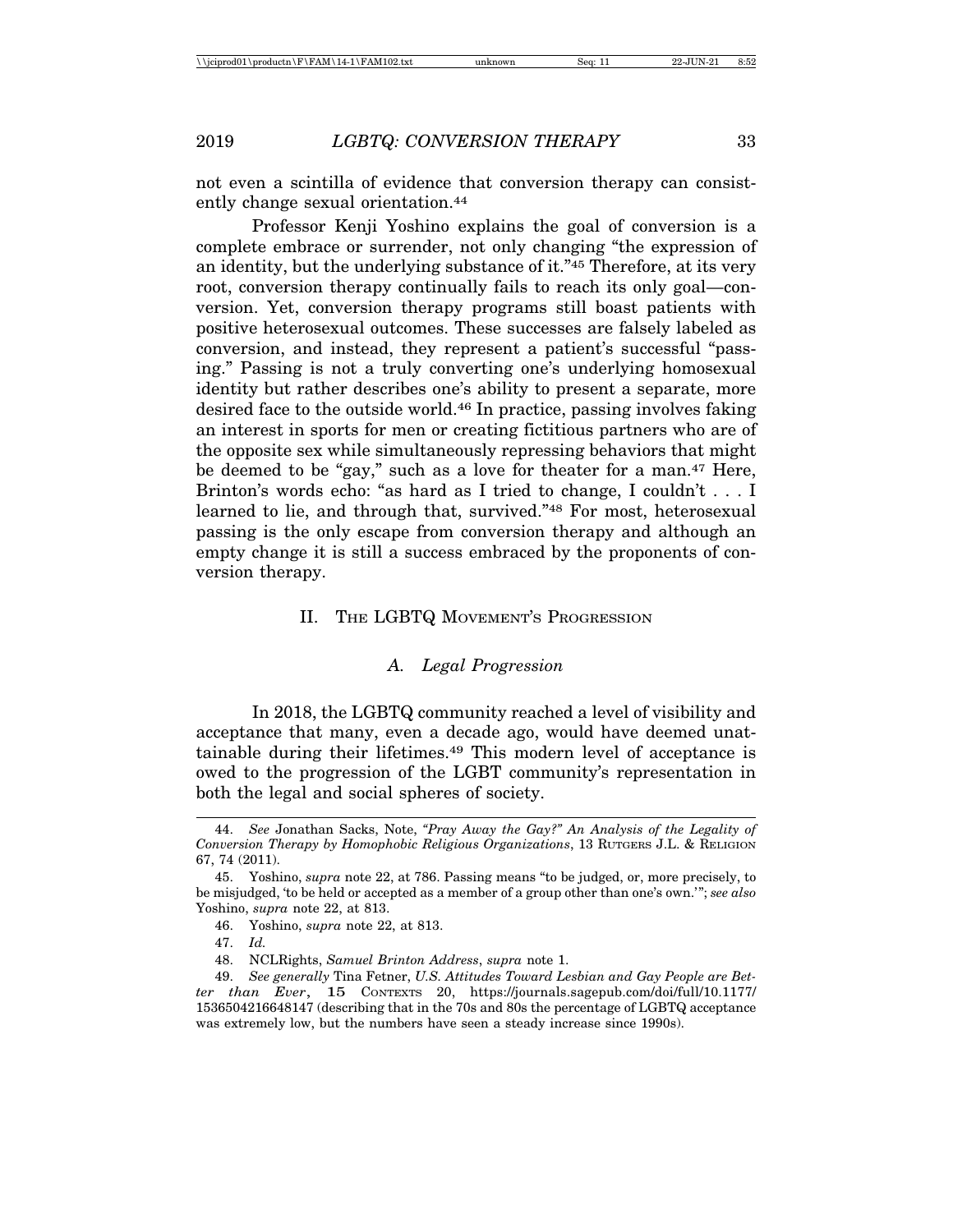A necessary and influential shift in the advocacy of LGBT rights and equality started in 1973 when the American Psychiatric Association ("APA") removed homosexuality, or same-same sex attraction, as a mental disorder from the Diagnostic and Statistics Manual of Mental Disorders ("DSM").<sup>50</sup> Building off of this momentum, in 1983, Lambda Legal, an LGBT rights advocacy group, also won the nation's first HIV/AIDS discrimination suit in *People v. 49 West 12 Tenants Corporation.*51 In 1995, the Hate Crimes Sentencing Act was passed, which allows a judge to enhance sentences for hate crimes where the defendant intentionally selects his or her victim due to their actual or perceived sexual orientation, among other protected characteristics.52 Further, in 2010, following seventeen years of the Don't Ask Don't Tell regime where President Reagan barred qualified openly queer Americans from serving in the military, lawmakers finally repealed the Don't Ask Don't Tell policy.53 With this repeal, men and women could serve the country they love despite who they loved. Following in the footsteps of the repeal of the Don't Ask Don't Tell regime, "by the close of 2016, [twenty] states plus DC [had] banned discrimination based on sexual orientation and gender identity or expression in employment, housing, and public accommodations, and an additional three states [had] provided incomplete statewide nondiscrimination protections."54

In the twenty-first century, the LGBT community has already won three pivotal Supreme Court cases, including: (1) *Lawrence v. Texas*,55 which de-criminalized same-sex sexual conduct; (2) *U.S. v. Windsor*<sup>56</sup> which struck down as unconstitutional the federal government's limiting definition of "marriage" as between one man and one woman; and (3) *Obergefell v. Hodges*<sup>57</sup> which established that states can no longer ban same-sex marriage.

<sup>50.</sup> *See* Sacks, *supra* note 44, at 72-73.

<sup>51.</sup> *See Lambda Legal History*, LAMBDA LEGAL, https://www.lambdalegal.org/about-us/ history (last visited Dec. 18, 2020).

<sup>52.</sup> *Hate Crimes Sentencing Act of 1993: Hearing on H.R. 1152 Before the H. Comm. on the Judiciary*, 103d Cong. 1, 2 (1993) (statement of Rep. Charles Schumer D-NY-9).

<sup>53.</sup> *Repeal of Don't Ask, Don't Tell*, HUM. RTS. CAMPAIGN, https://www.hrc.org/ourwork/stories/repeal-of-dont-ask-dont-tell (last visited Dec. 31, 2020).

<sup>54.</sup> *Past LGBT Nondiscrimination and Anti-LGBT Bills Across the Country (2016)*, AM. CIV. LIBERTIES UNION, https://www.aclu.org/other/past-lgbt-nondiscrimination-and-antilgbt-bills-across-country-2016?redirectN<sup>o</sup>de/4200 (last visited Dec. 31, 2020).

<sup>55.</sup> *See generally* Lawrence v. Texas, 539 U.S. 558 (2003).

<sup>56.</sup> *See generally* U.S. v. Windsor, 570 U.S. 744 (2013).

<sup>57.</sup> *See generally* Obergefell v. Hodges, 135 S. Ct. 2548 (2015).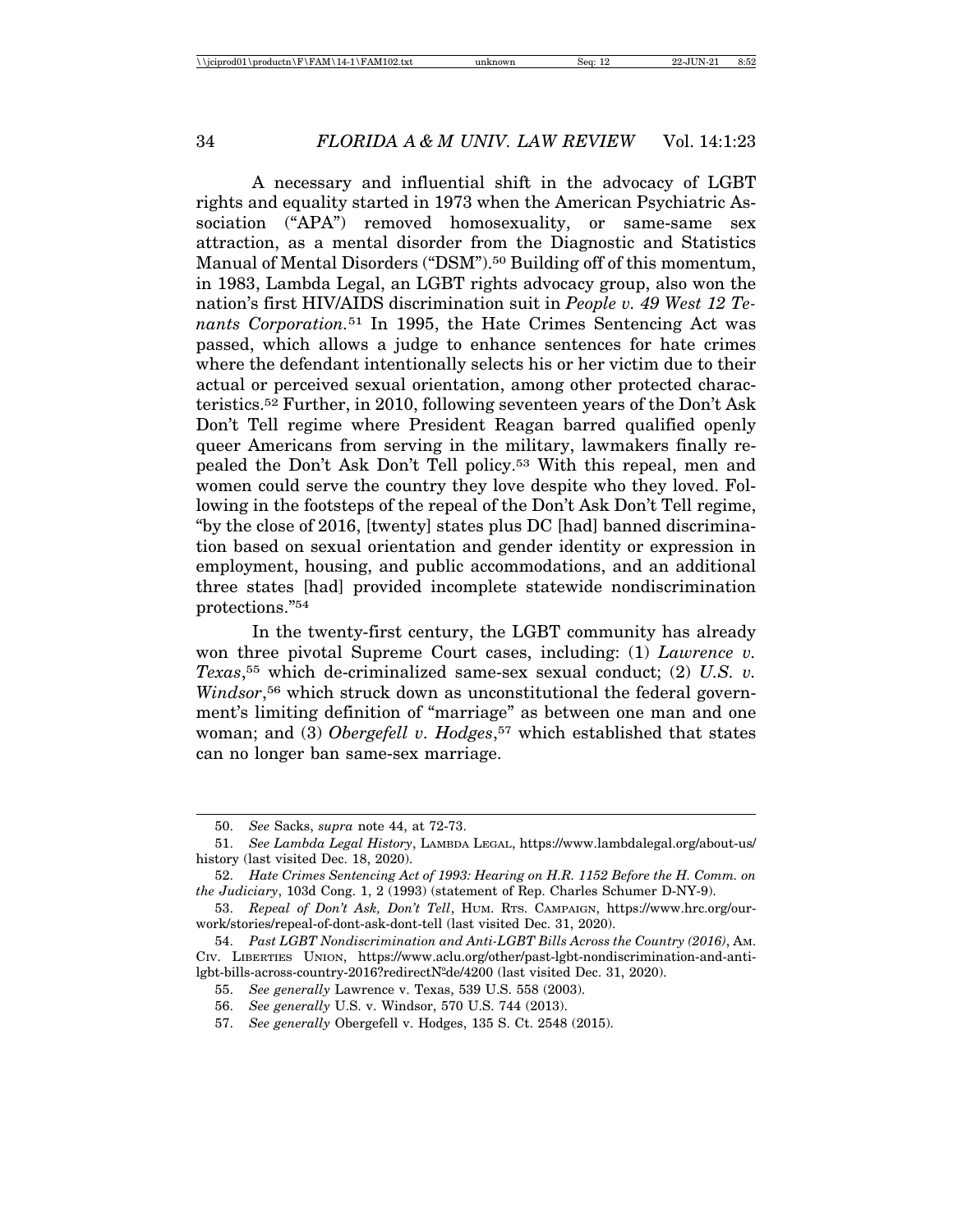The positive legal trajectory described above illustrates the level of success LGBT activists have had in establishing formal rights and protections tied to sexual orientation and gender identity over the past few years. The benefits and aftermath of these victories, however, have primarily been experienced by adults, leaving the vulnerable and less-visible sector of LGBT community – minors – defenseless to state and parental and/or guardian harm.58 This adult centered fight is not unique to the LGBT movement. For example, in the desegregation movement, race-based civil rights groups first fought for racial integration in law schools and universities realizing they would face an uphill battle integrating elementary schools.59 The NAACP knew that a strong white resistance existed to exposing their children – specifically their young, white girls  $-$  to "overgrown," black boys.<sup>60</sup> Therefore, the NAACP's strategy to change society's perception of racial integration of schools came through advocacy for adult's rights rather than those of children.61 Seemingly mirroring the child-related concerns and strategic responses regarding integration battles, the earliest LGBT advocates insisted that sodomy laws had nothing to do with children and marriage restrictions had nothing to do with schools—perhaps realizing that these omissions were necessary to secure victories in those fields.62 Perhaps America first had to learn to accept the queer adult and then it could begin to make space for the queer child.

# *B. Social Progression*

Coming on the heels of the LGBT community's victory of marriage equality, the LGBT rights narrative has begun a necessary redirection by focusing on LGBT youth, and more specifically, to stopping conversion therapy programs involving minors. Reaching the LGBT milestones in the past few years have allowed for the refocusing of larger organizational resources to issues other than marriage equality. These victories, though important, have taken up a large amount of space in the queer activism sphere. In large part, this may be due to

61. *Id.*

<sup>58.</sup> Julie A. Nice, *The Responsibility of Victory: Confronting the Systemic Subordination of LGBT Youth and Considering a Positive Role for the State*, 23 TEMP. POL. & CIV. RTS. L. REV. 373, 375 (2014) (describing the LGBT movement largely for adult benefit, not for LGBT youth).

<sup>59.</sup> *See* Frederick P. Aguirre et al., *Mendez v. Westminster: A Living History*, 2014 MICH. ST. L. REV. 401, 407-08 (2015) (discussing NAACP's strategy to first integrate institutions of higher education expecting little to no success in K-12).

<sup>60.</sup> *Id.* at 408.

<sup>62.</sup> *See* Rosky, *supra* note 18, at 609.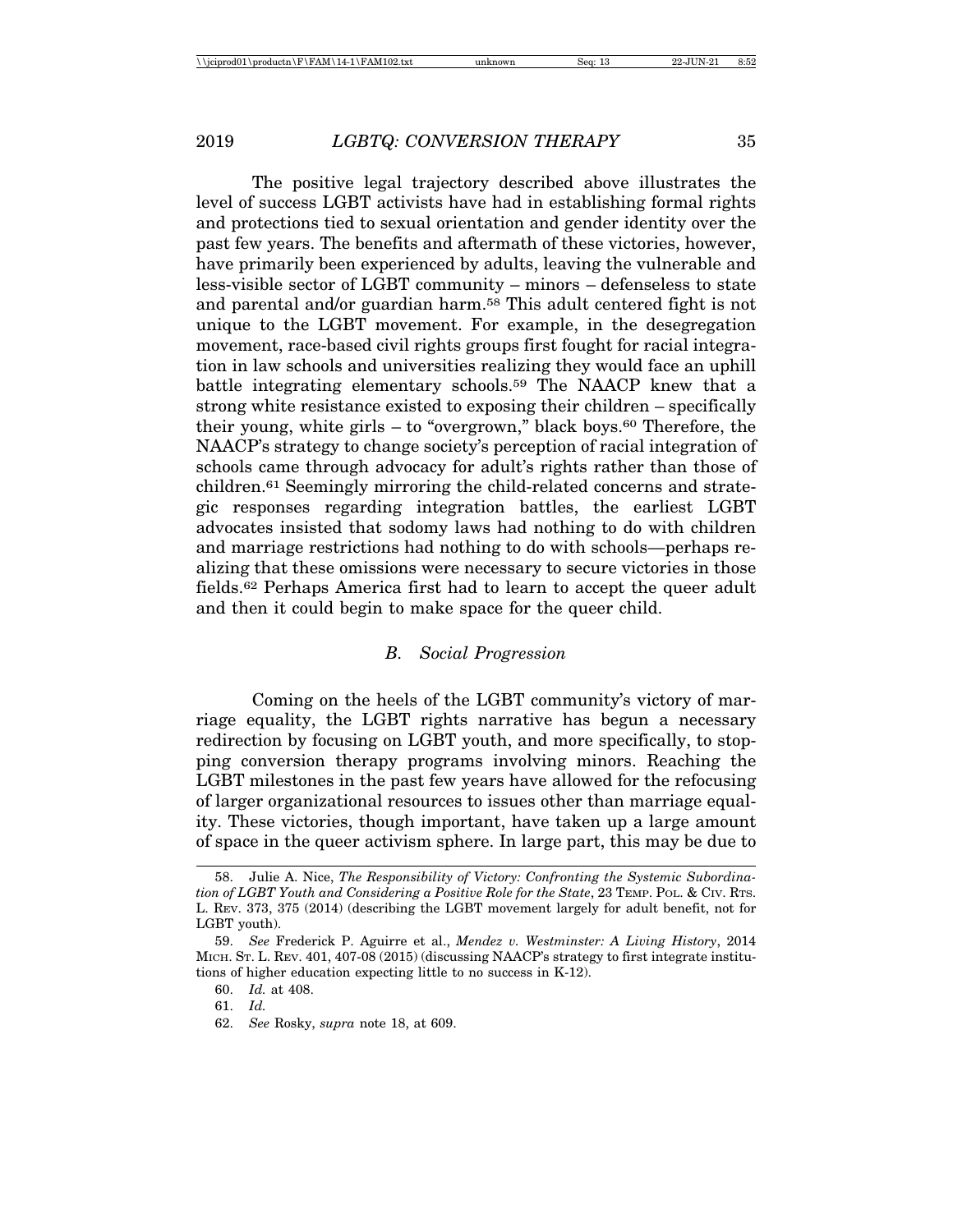the ease in which society at large, and specifically heterosexual people, could identify with a queer individual's desire to marry their significant other freely. The LGBTQ community's victory of marriage equality is two-fold. First, allowing same-sex marriage ends the years of work towards that specific form of equality. Secondly, the LGBTQ community gaining the right to marry reinforces that under the law queer individuals do have rights that are protected, even without a society-wide acceptance of the community. This undeniable declaration of queer support by the judicial system opens the door to larger movements for queer protection from discrimination and harm.

Though the campaign to end conversion therapy can hardly be characterized as a new interest of the LGBT community,63 its debut in pop culture films is one of the many catalysts for reaching its current notoriety in the mainstream media and politics. Mainstream media, both television and cinema, play a large role in the enculturation of the majority population on their understanding of minorities.64 For instance, former Vice President Joe Biden once said, ""I think 'Will & Grace' probably did more to educate the American public than almost anything anybody has ever done so far."65 This representation of the LGBT community throughout mainstream media helps cultivate a level of understanding and familiarity and essentially normalizes "queerness" to most of the American population who are heavy watchers of television and cinema.66

Films create and provide an avenue for the public to engage and begin to understand sectors of the LGBT community and their respective difficulties. The first notable conversion therapy film, "But I'm a Cheerleader," was released in 2000.67 The movie's plotline follows a cheerleader who did not realize she was lesbian until she is at "True Directions," a boot camp dedicated to altering the sexual orientation of its campers. Megan, the film's protagonist, at first did not understand the lesbian accusations, after all she had checked every desired box for

<sup>63.</sup> *See generally Our Work – Born Perfect: The Campaign to End Conversion Therapy,* NAT'L CTR. FOR LESBIAN RTS., https://bornperfect.org/aboutus/ (last visited Dec. 31, 2020) (describing NCLR's work to end conversion therapy going back over twenty years) [hereinafter "*Our Work"*].

<sup>64.</sup> *See* Larry Gross, *Out of the Mainstream: Sexual Minorities and the Mass Media*, 21 J. HOMOSEXUALITY 19, 22 (1991).

<sup>65.</sup> Jane Borden, '*Will & Grace' Reduced Homophobia, But Can it Still Have an Impact Today?,* WASH. POST, (Sept. 15, 2017), https://www.washingtonpost.com/entertainment/willand-grace-reduced-homophobia-but-can-it-still-have-an-impact-today/2017/09/14/0e6b0994- 9704-11e7-82e4-f1076f6d6152\_story.html.

<sup>66.</sup> *See* Gross, *supra* note 64, at 22-23.

<sup>67.</sup> BUT I'M A CHEERLEADER (Lionsgate 2000).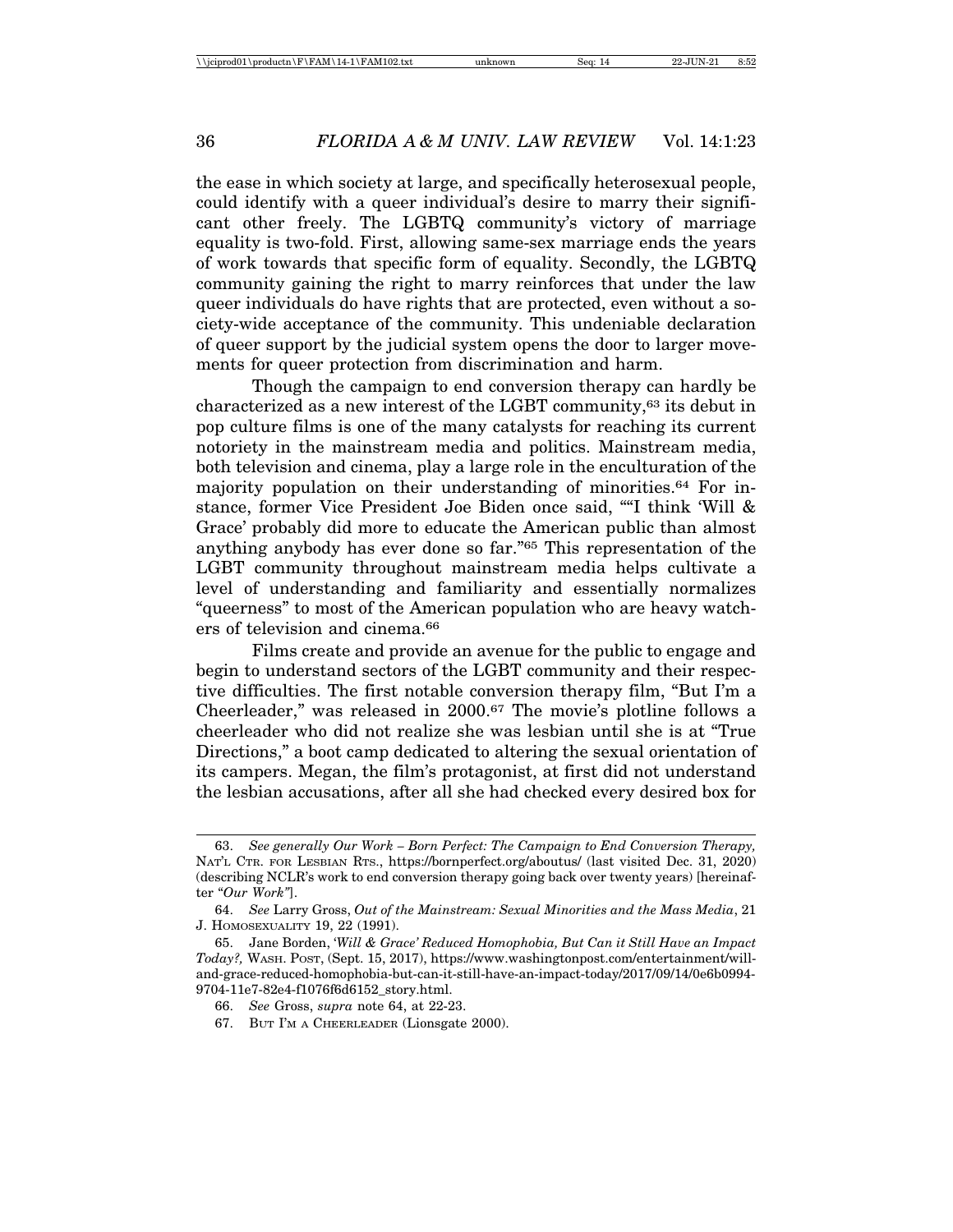the traditional stereotype of a teenage girl – becoming a cheerleader and dating a handsome football player. Director Jamie Babbit introduced conversion therapy to both straight and gay audiences on a national level. The film tells the story of young Megan's time in conversion therapy in a manner that is digestible to a wider audience by using lighthearted jokes and humorous, sexually suggestive gestures. Though the film intentionally glosses over any outright maltreatment within the program, it begins to garner national attention regarding the ineffectiveness of conversion therapy.

Alongside the media depiction of conversion therapy, in 2014, the National Center for Lesbian Rights ("NCLR") formalized the #BornPerfect social-media campaign, a contemporary mission to end conversion therapy for minors.68 The NCLR's primary focus is mass awareness and aims to provide access to psychological experts to those parents and guardians considering conversion therapy for their queer dependent.69 #BornPerfect involves ongoing efforts to push legislative bills to ban conversion therapy or implementing varying forms of restrictive regulations on those who practice it.70 NCLR's campaign serves as a catalyst to the widespread shift in combatting conversion therapy following recent legal victories.

Now, in 2018, two conversion therapy centered films have been released, "The Miseducation of Cameron Post" and "Boy Erased." Both of these films follow two minors through their time in conversion therapy.71 The Miseducation of Cameron Post tells the story of the young girl, Cameron Post, who is sent to conversion therapy by her religious aunt after her male prom date caught her being intimate on prom night with another girl.72 Though the film highlights the de-queering regime implemented by the camp advisors to its young participants, the trauma is presented in such a subtle and almost incidental manner that essentially minimizes the harm felt by participants in real life.73

<sup>68.</sup> *Our Work*, *supra* note 63 (noting #BornPerfect consists of varying components such as using contemporary forms of communication and promoting an easily recognizable hashtag on online forums).

<sup>69.</sup> Steinmetz, *supra* note 3.

<sup>70.</sup> *Id.*

<sup>71.</sup> Spencer Kornhaber, *The Queer Coming-of-Age Movie Arrives*, ATL. (Dec. 2018), https://www.theatlantic.com/magazine/archive/2018/12/the-queer-coming-of-age-movie-arrives/573925/.

<sup>72.</sup> K. Austin Collins, *The Miseducation of Cameron Post Takes Queer Repression for Granted*, VANITY FAIR (Aug. 3, 2018), https://www.vanityfair.com/hollywood/2018/08/themiseducation-of-cameron-post-review.

<sup>73.</sup> *See id.* ("*Cameron Post* is set in the early 90s, but gay conversion therapy . . . has become so widely acknowledged and debated over that the movie feels somewhat contemporary, and potentially urgent for that fact. Maybe that [is] what makes its closing stretch – in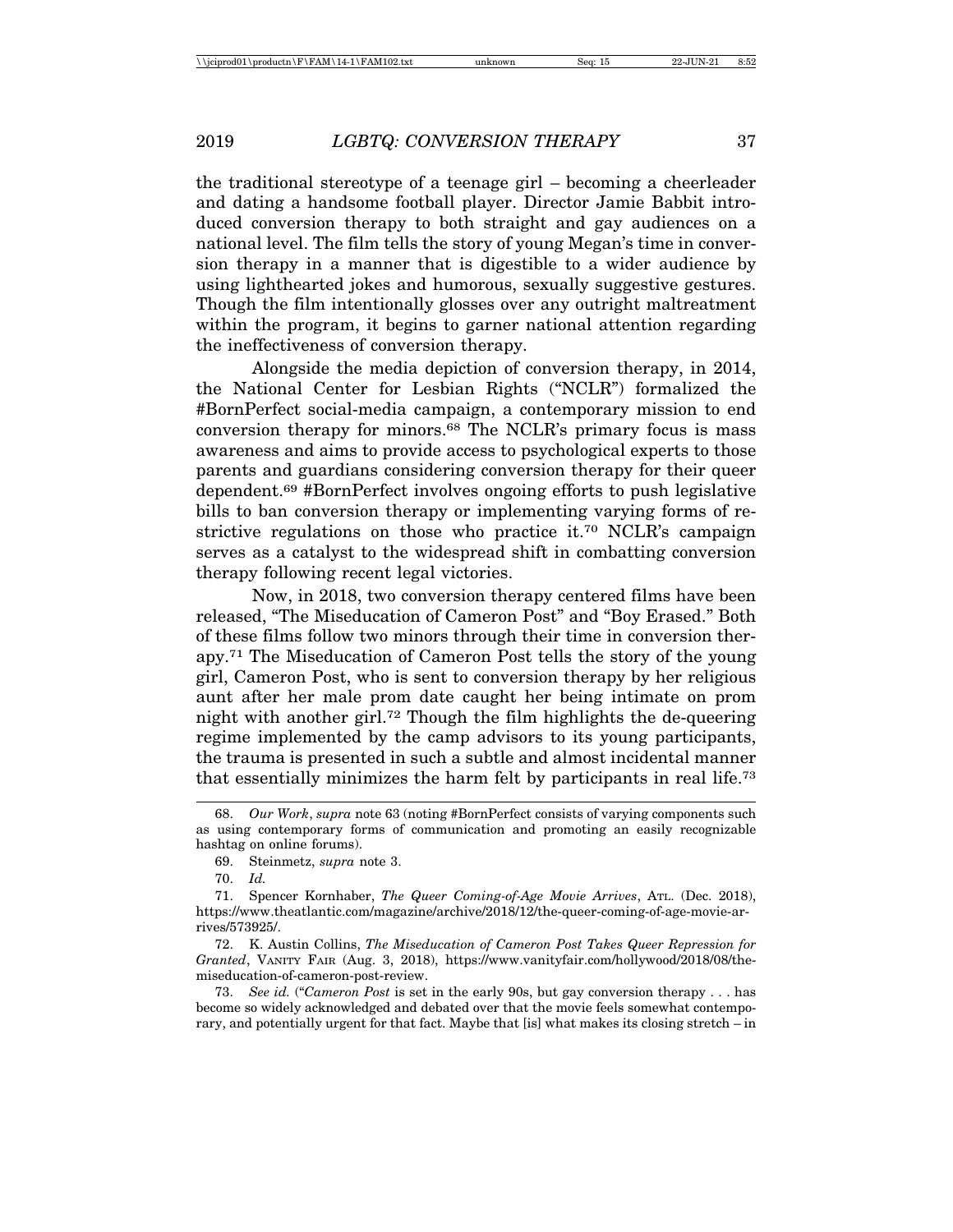Due to the films more played-down nature, Cameron Post ultimately compliments "Boy Erased's" box office breakthrough.

"Boy Erased," follows the story of a preacher's son who is outed by his sexual assaulter. Following his "outing," he meets with the religious elders of his community who "dealt" with this sort of affliction in the past.74 Young and impressionable Jared is eager to enroll in conversion therapy in the hopes of curing his homosexuality in order to live a better life under God.75 Unlike "Cameron Post" and "But I'm a Cheerleader," "Boy Erased" is void of humor, instead using its national platform to explore the intricacies, pitfalls, and the gentleness of queer sexuality, all while narrating the painful experience of being trapped in a conversion therapy program. Movies such as these are essential for the public to understand and begin to support the opponents of conversion therapy. These movies go beyond the typical coming-out narratives that the media often defaults to when telling stories of queer youth; instead, these movies tell the simple yet often minimized truth that coming-out or being discovered as LGBTQ can have catastrophic results for queer children.76 These painful yet honest stories of queer children told through these movies are a strong tool in garnering public support for an absolute nationwide prohibition against conversion therapy. Taking into consideration both the legal and social progression for LGBT equality experienced within the last decade, the time is ripe for a push to end conversion therapy programs for minors in all fifty states and American territories.

# III. ]CONVERSION THERAPY: AN ORIGIN STORY

# *A. Homosexuality's coming-out of the DSM*

From the original conception of sexual duality by Freud to the modern understanding of heterosexuality, post-Freudian scholars' found support in the Diagnostic and Statistical Manual ("DSM") in 1952 when the American Psychological Association ("APA") officially categorized homosexuality as a sociopathic personality disorder.77 Once society had a recognizable name for this "disease," the well-inten-

which one of the campers, forbidden from coming home by his father, mutilates him in shame – such a letdown . . . there [has] been too little tactile sense of what [is] at stake for these young people, spiritually and psychologically, for violence to make sense to us.").

<sup>74.</sup> Kornhaber, *supra* note 71.

<sup>75.</sup> Kornhaber, *supra* note 71.

<sup>76.</sup> Kornhaber, *supra* note 71.

<sup>77.</sup> *See* Rosky, *supra* note 18, at 634-35.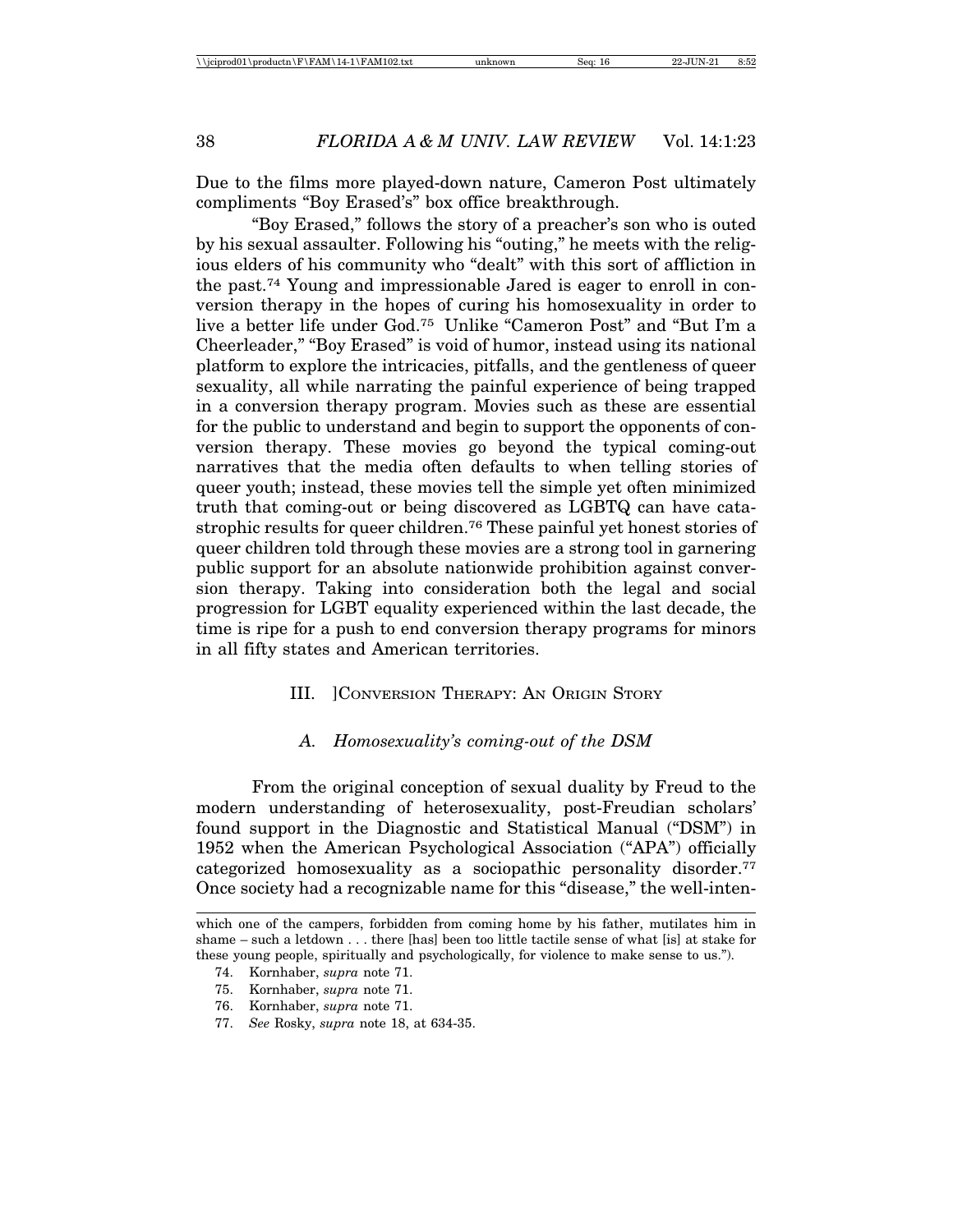tioned but deeply flawed goals to cure this so-called disease followed; therapists sought to convert male patients in an attempt to "cure" them of maternal influences and effeminate characteristics, which were believed to cause misdirection from "the heterosexual path."78 Seventeen years following the first diagnosis of homosexuality, on June 29, 1969, the first brick was thrown at the Stonewall riots and resulted in the modern LGBTQ movement.79 Reflective of the changing sentiments in society, in 1973 the APA removed the diagnosis of homosexuality from the DSM.<sup>80</sup>

Due to the conflation of gender and sexuality, conversion therapy encompasses not only people who identify as homosexual or bisexual but also transgender.<sup>81</sup> Unfortunately, unlike homosexuality, there is currently a psychological diagnosis on the books of the DSM-5 regarding the self-identification as transgender called Gender Dysphoria.82 Diagnosing one with Gender Dysphoria is generally reserved only for those individuals who experience extreme discomfort either with their body or the roles that they are expected to live by due to their sex assigned at birth.83 This diagnosis serves as a stark reminder of the lack of understanding and acceptance for individuals who identify as transgender. Despite full support from the APA for the elimination of homosexuality as a disorder, psychiatrists still persist in treating same-sex attraction and identifying as transgender as mental ailments.84

# *B. Therapy (Mal)treatment*

It is easy to imagine medical scenes in medieval times in Europe where doctors injected their patients with animal organ extracts

<sup>78.</sup> *Id.* at 635.

<sup>79.</sup> *See id.* at 639 ("In the wake of these demonstrations, the gay liberation movement rapidly organized and mobilized; within the next decade, the cause began to make remarkable gains.").

<sup>80.</sup> *See id.*

<sup>81.</sup> *Id.* at 615.

<sup>82.</sup> *See generally What is Gender Dysphoria?,* AM. PSYCHIATRIC ASS'N, https:// www.psychiatry.org/patients-families/gender-dysphoria/what-is-gender-dysphoria (last visited Dec. 31, 2020) (defining Gender Dysphoria and describing its effects on people and distinguishing the same from gender nonconformity).

<sup>83.</sup> Kenneth Zucker*,* THE DSM-5 DIAGNOSTIC CRITERIA FOR GENDER DYSPHORIA, 1, 33- 37 (2015).

<sup>84.</sup> *See* Laura A. Gans, *Inverts, Perverts, and Converts: Sexual Orientation Conversion Therapy and Liability*, 8 B.U. PUB. INT. L.J. 219, 222-23 (1999) ("The stubborn refusal to adopt the prevailing opinion that homosexuality is not an illness has carried over into the present day. The current practice of conversion therapy attests to the antiquated belief that homosexuality is a disease.").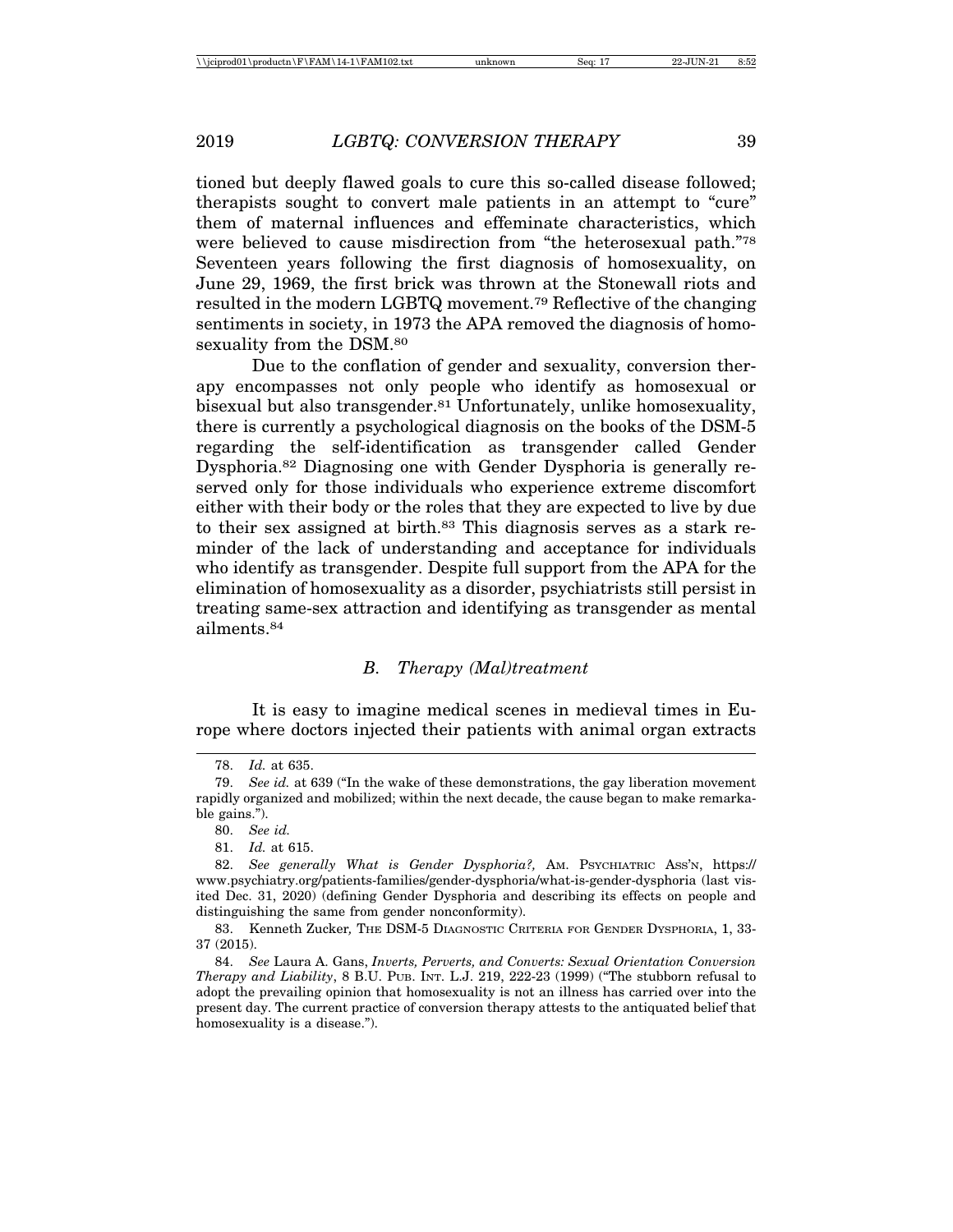or performed castrations in attempts to cure whatever unknown disease they happened to come across.<sup>85</sup> Even though one can sleep comfortably knowing no present day doctor is practicing these truly barbaric and dangerous cures on their patients, survivors of conversion therapy can attest to experiences not too dissimilar. The earliest forms of conversion therapy in America include: injecting patients with testosterone or estrogen; surgically removing the ovaries and clitoris; performing lobotomies; and practicing aversive conditioning by administering electric shocks or inducing vomit while concurrently showing patients homoerotic stimuli.<sup>86</sup> Advisors actively tried to rearrange a patient's sexual responses to heterosexual photos or activities.87

Though conversion therapy has moved away from its barbaric physical treatment, its current medium of psychotherapy practice is not as benign as one may be led to believe.<sup>88</sup> Conversion therapy treatments range from talk therapy to forms of behavioral therapy.89 However, the progression to a seemingly gentle style of treatment still involves several problematic activities. These activities include masturbatory reconditioning, visits to prostitutes, and standing naked in front of other men while reenacting past sexual abuse and simultaneously being taunted with homophobic slurs.90 Although harm from conversion therapy no longer primarily takes the form of physical torture, the horrific acts performed under the guise of conversion therapy should still shock and appall us as they continue today and were even relevant in a court case tried just a few short years ago in 2015.91

Most recently, TC, a nineteen-year-old gay man and survivor of conversion therapy recounted what daily life looked like for him while

86. Gans, *supra* note 83, at 223.

89. Cella, *supra* note 42, at 114.

90. *See id.*; *see also* John M. Satira, *Determining the Deception of Sexual Orientation Change Efforts*, 58 WM. & MARY L. REV. 641, 643 (2016) (describing conversion therapy program that took place in *Ferguson v. JONAH*).

91. Ferguson v. JONAH, No. HUDL547312, 2015 WL 609436, at \*1 (N.J. Super. Ct. Law Div. Feb. 5, 2015); *see also JONAH Conversion Therapy Case*, S. POVERTY L. CTR., https://www.splcenter.org/seeking-justice/case-docket/michael-ferguson-et-al-v-jonah-et-al (last visited Dec. 18, 2020).

<sup>85.</sup> *See* Elma Brenner, *Kill or Cure? 10 Medieval Medical Practices and their Effectiveness*, HIST. EXTRA (Aug. 10, 2018, 10:30 AM), https://www.historyextra.com/period/medieval/ kill-or-cure-10-medieval-medical-practices-and-their-effectiveness/ (describing dangerous medieval medical practices such as bloodletting and sticking needles in a patient's eye).

<sup>87.</sup> *See id.* ("The goal . . . was to 'strengthen heterosexual feelings in the sexual response hierarchy.'").

<sup>88.</sup> Christina Ludwig, *Conversion Therapy, Its Detrimental Consequences, and Its place in the National Spotlight*, 18 RUTGERS J. L. & RELIGION 257, 258-59 (2017) (describing the progression of treatment over time).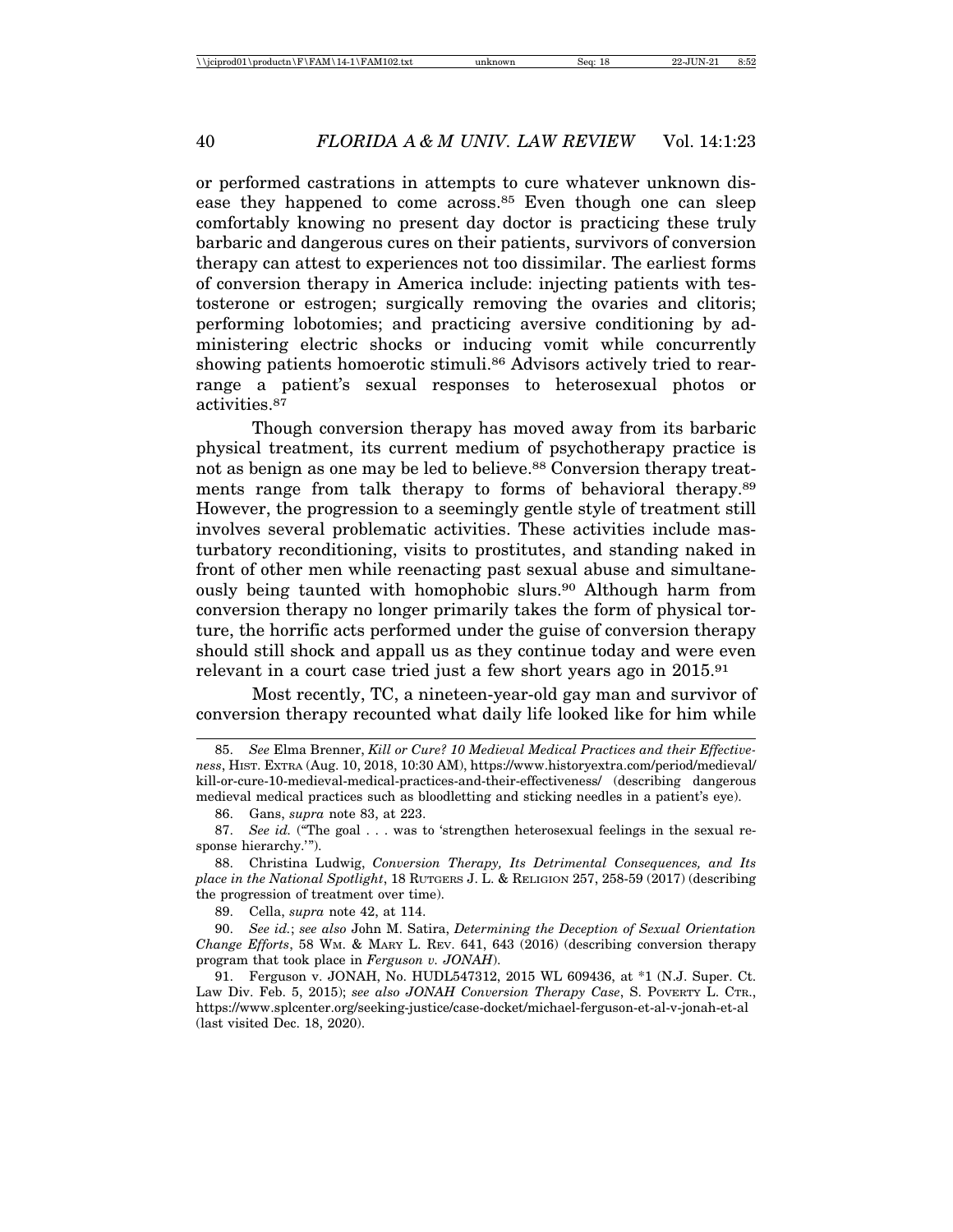in the program.92 He stated, the first step usually lasts about six months and consists of active deconstruction of the participant as a person.93 This step typically involves aversion and shock therapy and in some scenarios the participants experience physical abuse at the hands of their counselors.<sup>94</sup> "Conversion therapy sessions would take place every weekday, with therapy treatments lasting approximately an hour [and] aversion therapy lasting three."95 In this step, the harm the participant experiences is strong but the true pain derives from being forced to associate the cause of harm to his or her sexual identity – but for the participants abnormal sexual tendencies they would not be in this horrible position. The first step essentially causes one to hate themselves and forces them to want to become someone else.96 Following the deconstruction, the program proceeds with step two where the participant is "re-built" in conformity with being heterosexual.97 Participants go through a repetitive indoctrination of religious values and become a "walking, talking, robot[ ] for Jesus."98 TC's story in many ways mirrors Samuel's in the insistent cultivation of self-hatred in order to be "cured."

In the juvenile justice system, conversion therapy is sometimes included in the sentencing of gay and transgender youth.99 This misguided and uninformed intervention inherently criminalizes the minor not for his actions but for his sexuality.100 These type of judicial sentences have placed children in grave danger.101 While it is clear that conversion therapy's place in the juvenile justice system speaks

<sup>92.</sup> James Michael Nichols, *A Survivor of Gay Conversion Therapy Shares His Chilling Story*, HUFFINGTON POST (Nov. 17, 2016, 11:05 AM), https://www.huffpost.com/entry/ realitiesofconversiontherapy\_us\_582b6cf2e4b01d8a014aea66.

<sup>93.</sup> *Id.*

<sup>94.</sup> *Id.*

<sup>95.</sup> *Id.*

<sup>96.</sup> *See id.* (recounting his (T.C.'s) perception of what the goal of the first step was meant to do).

<sup>97.</sup> *Id.*

<sup>98.</sup> *Id.*

<sup>99.</sup> Jerome Hunt & Aisha Moodie-Mills, *The Unfair Criminalization of Gay and Transgender Youth: An Overview of the Experiences of LBGT Youth in the Juvenile Justice System*, CTR. FOR AM. PROGRESS 1, 7 (June 29, 2012), https://cdn.americanprogress.org/wpcontent/uploads/issues/2012/06/pdf/juvenile\_justice.pdf.

<sup>100.</sup> *See generally id.* (arguing that current policies and the juvenile system overlooks gay youth which results in a stigma and bias that can leads to gay and transgender youth being treated in a harmful and discriminatory manner).

<sup>101.</sup> For example, some courts have placed girls in private hospitals to be treated for their homosexual behavior, while another court placed a male-to-female transgender youth in a boy's facility for a treatment plan to assist in aiding with his "gender confusion." *See* Hunt & Moodi-Mills, *supra* note 98, at 7.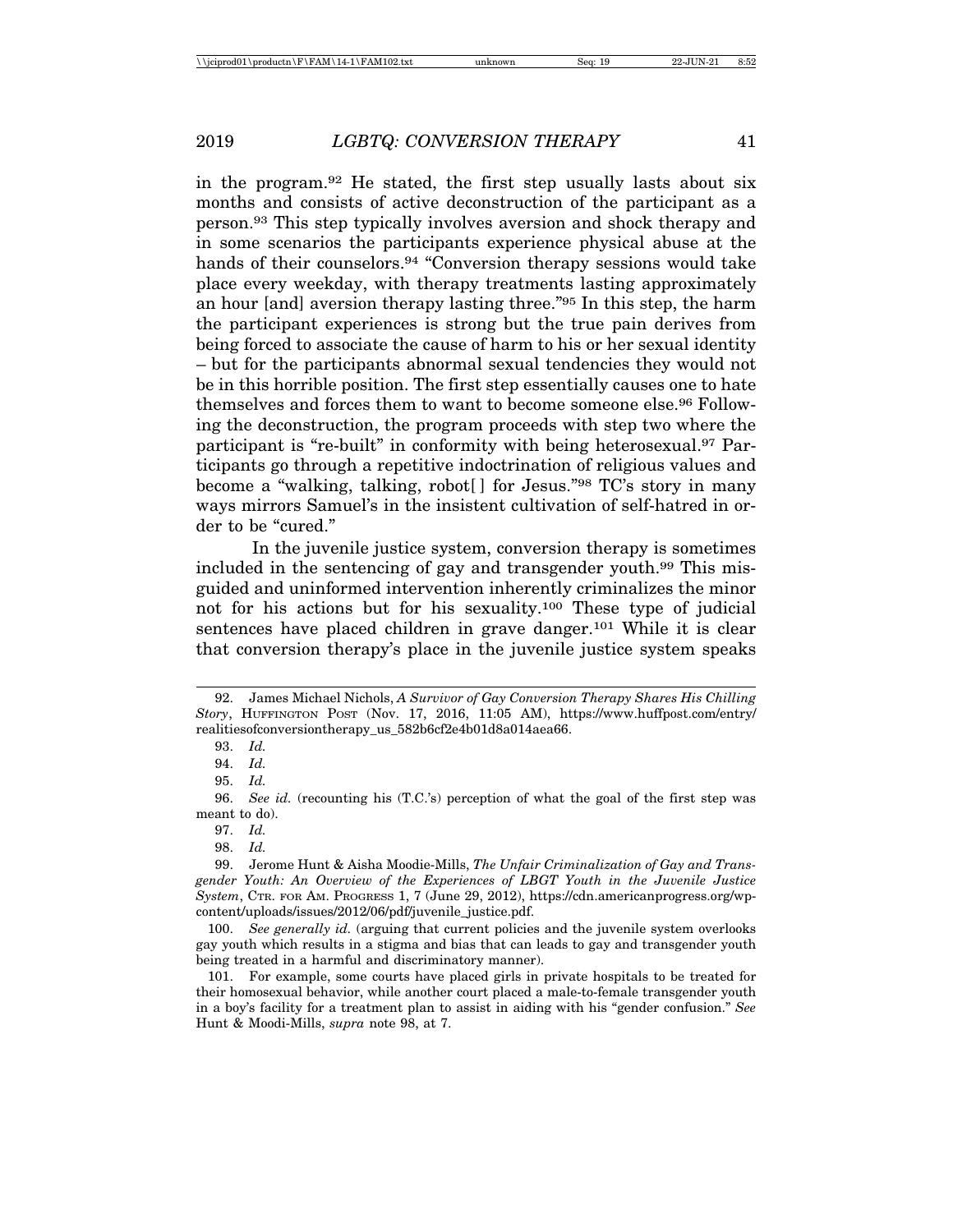levels to its danger it ultimately demonstrates society's conflation of the cause of delinquency with a deviancy from traditional gender norms.

# *C. A Right to be Queer*

This Article serves as a call for an absolute nationwide prohibition on conversion therapy as doing so would be in the best interest of the safety and well-being of America's queer youth. This Article further argues that one's queerness is not something that needs to be addressed, avoided, or "cured."

While some individuals actively seek out conversion therapy and voluntarily attend, due to family or religious motivations, these situations are few and far between and should not provide a basis for the continued practice of conversion therapy.102 Considering the lifelong harm experienced by survivors of conversion therapy programs, the legality of these programs must end. "[R]esearch on conversion therapy findings suggest that efforts to repair homosexuals are nothing more than social prejudice garbed in psychological accouterments."103 While individuals seek to attend conversion therapy because of legal and societal conditioning, which teaches them that being queer is bad or wrong, the law cannot give these private prejudices effect.104

Conversion therapy programs are *per se* harmful due to their impactful role in the continuing stigmatization of LGBTQ individuals, perpetuating the notion that queerness is something that requires "fixing."105 It can be a life or death decision for many queer youths in America to take a stand and identify as LGBTQ. The legislature must take a stand, for the protection of queer youth, and declare conversion therapy programs illegitimate and illegal for the harm inflicted on children for their actual, or perceived, sexual orientation or gender variance.106

LGBT advocates should not rely solely on empirical data and immutability claims to combat "root cause" arguments, but instead should focus on challenging the notion that children are better off

<sup>102.</sup> George, *supra* note 12, at 813-14.

<sup>103.</sup> Sacks, *supra* note 44, at 73.

<sup>104.</sup> *See, e.g.*, Palmore v. Sidoti, 466 U.S. 429, 433 (1984).

<sup>105.</sup> Victor, *supra* note 11, at 1542-43 (explaining the text of California's bill SB 1172 shows the California legislature understood the harm caused by conversion therapy as they reinforce biases and stigmas and promote self-hatred).

<sup>106.</sup> Victor, *supra* note 11, at 1543.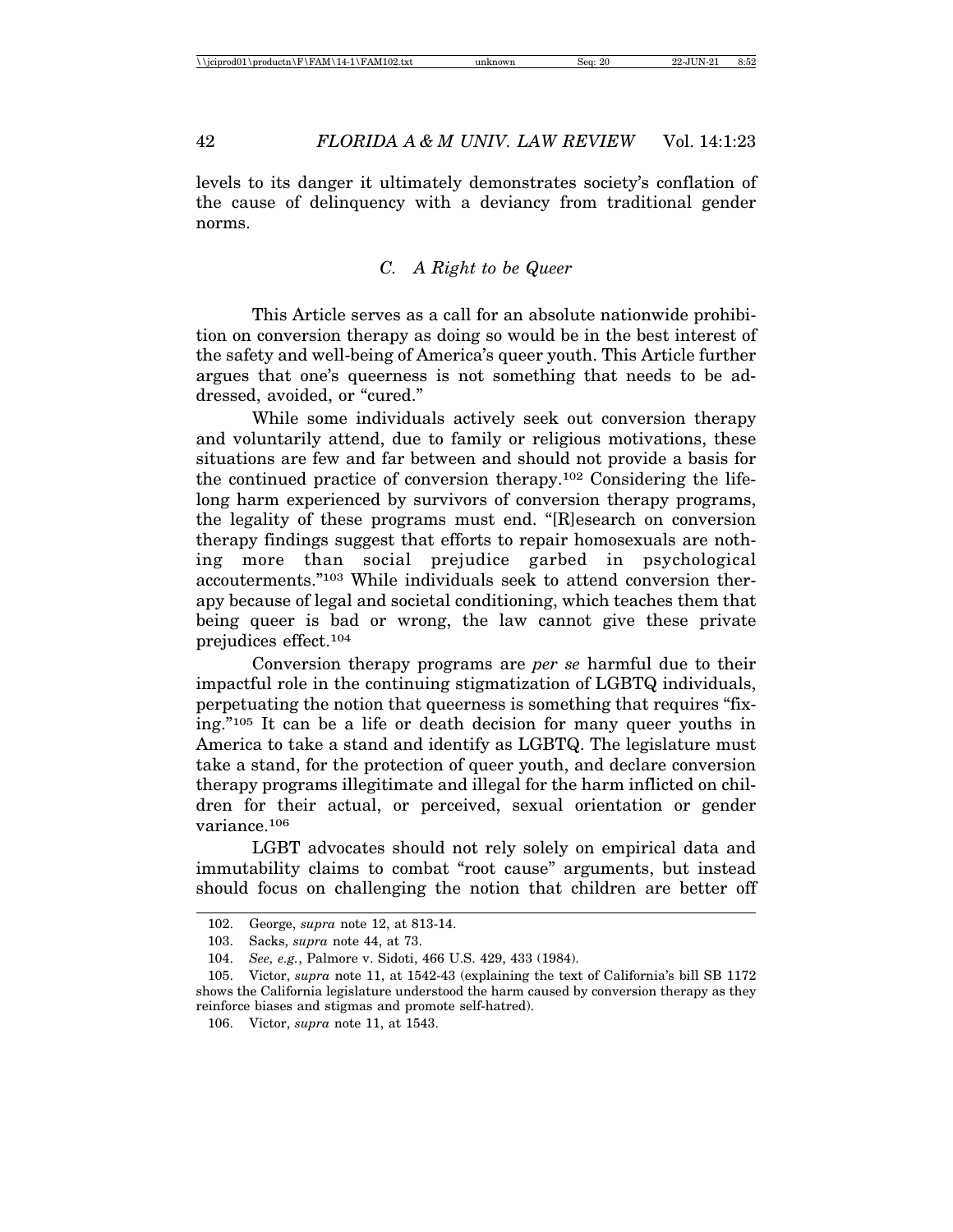straight.107 As Professor Rosky claims, "every child [should have] a right to an open future in sexual and gender development – an equal liberty to be straight or queer."108 This is similar to critiques of the "separate but equal" doctrine, where litigators took issue with the "equal" part of the doctrine, instead of challenging the justification of "separate."109 The LGBTQ community must promote the narrative that the queer children, are not only free from any illness but also are not inferior to their straight counterpart. Activists must challenge the premise of heterosexuality being the default sexual orientation, or that any sexual orientation should be considered default at all. At the most fundamental level the government gains nothing from discouraging queerness in childhood, much like there is nothing to gain from discouraging queerness at any age.110

# IV. LEGISLATION AND LITIGATION CHANGE EFFORTS

As progression at the federal level is almost non-existent, states have taken the lead in putting an end to conversion therapy. Many state statutes already recognize the unconscionability of the physical "treatments" occurring in conversion therapy, enforcing either a full blown ban on licensed professionals performing conversion therapy or giving minors full agency to refuse such treatments.111 According to a recent study conducted by Williams Institute, as of January 2018, nine states, the District of Columbia, and thirty-two localities within states have banned conversion therapy.112 For example, New York took a unique approach to battling conversion therapy participation by prohibiting Medicaid programs and private health insurance carriers from covering conversion therapy, forcing families looking to participate to pay for the programs strictly from their own funds without subsidy.<sup>113</sup> This method creates a financial burden that ultimately de-

<sup>107.</sup> Rosky, *supra* note 18, at 611.

<sup>108.</sup> *See* Clifford J. Rosky, *No Promo Hetero: Children's Right to be Queer*, 35 CARDOZO L. REV. 425, 428 (2013) (describing the government's inability to provide a legitimate interest in encouraging children to be straight or in discouraging them from being queer).

<sup>109.</sup> See generally Juan F. Perea, Buscando América: Why Integration and Equal Pro*tection Fail to Protect Latinos*, 117 HARV. L. REV. 1420 (2004) (discussing the case of Mendez v. Westminster School District, an important precursor to the Brown v. Board of Education where the "separate but equal" doctrine would be struck down).

<sup>110.</sup> Rosky, *supra* note 18, at 698.

<sup>111.</sup> Sean Young, *Does "Reparative" Therapy Really Constitute Child Abuse?: A Closer Look*, 6 J. HEALTH POL'Y L. & ETHICS 163, 168 (2006) (describing how the state has given autonomy to children).

<sup>112.</sup> Mallory, *supra* note 13, at 2-3.

<sup>113.</sup> *Id.* at 3.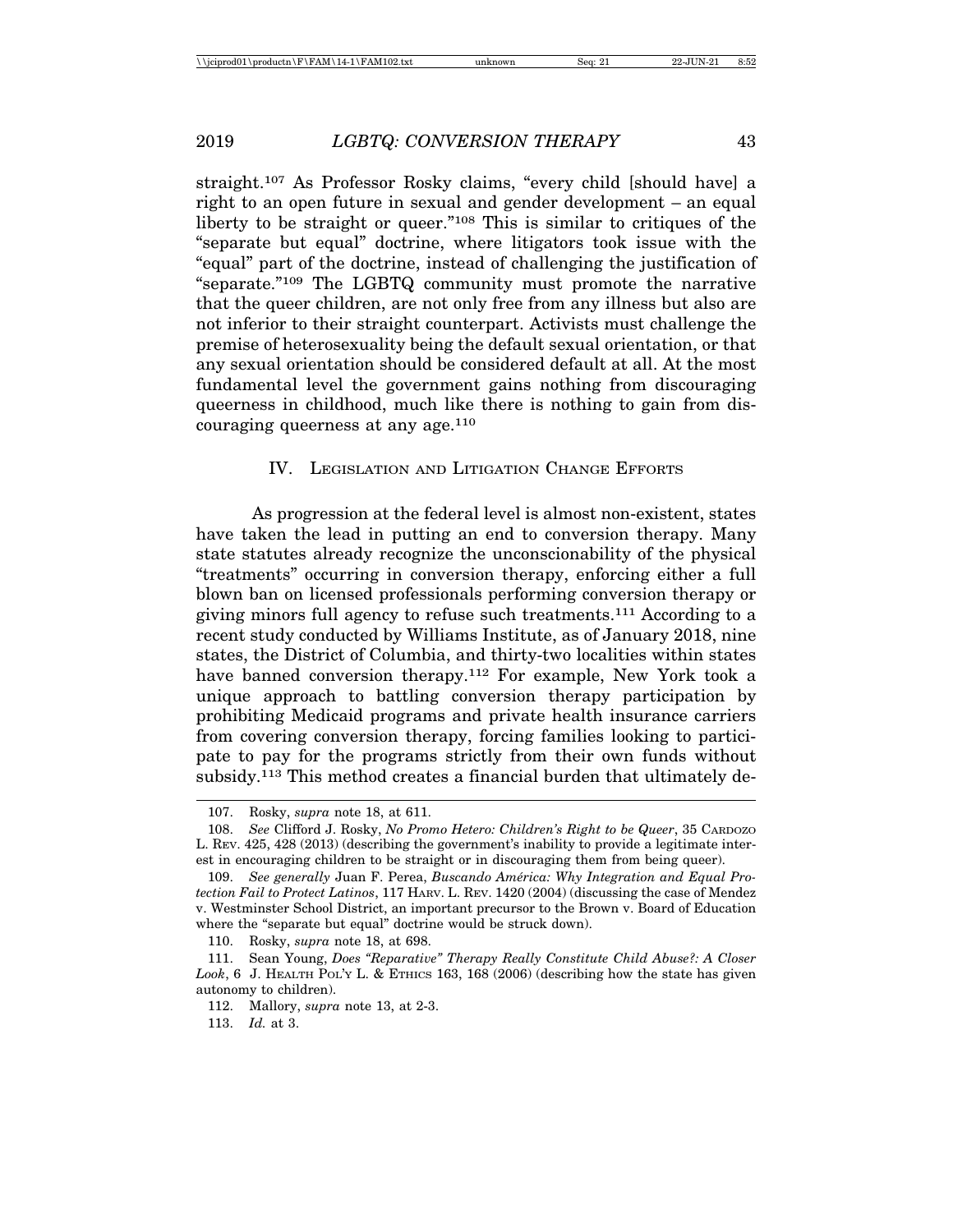ters families from placing their child in conversion therapy. In the legislative sphere a continual ripple of change is felt as anti-conversion therapy advocates continue to tirelessly work; it is expected more states and localities will draft new bans in 2019.114

Conservatives first affirmed conversion therapy proponents in 2016, by supporting "the right of parents to determine the proper medical treatment and therapy for their minor children."115 Conservatives disguise their support by advocating for programs like conversion therapy as a necessary solution to end the spread of the HIV/AID virus to minors.116 These tactics are the most notable forms in which proponents of conversion therapy persuade concerned, gullible parents into believing that conversion therapy is beneficial for their child. In states where proponents of conversion therapy fail to block the passage of conversion therapy bans, they turn to legal remedies to invalidate the law.

Part V examines *Pickup v. Brown* and *King v. Governor of the State of New Jersey,* where proponents of conversion therapy attempt to call for strict scrutiny protection under the First Amendment's freedom of speech clause. In both cases, the plaintiffs were unsuccessful and the state laws are upheld as constitutional when reviewed under the lowest level of scrutiny – rational basis. The state bans in California and New Jersey were met with immediate backlash from mental health professionals who are proponents of conversion therapy.117 The most notable of cases arising out of California concerning this backlash is *Pickup v. Brown*.118 In *Pickup*, plaintiffs alleged that California's state ban (SB 1172) violated the First and Fourteenth Amendments of the United States Constitution by infringing on practitioners' right to free speech, minors' right to receive information, and parents' right to direct the upbringing of their children and that the law was unconstitutionally vague.119 Notably, the Ninth Circuit held that the First Amendment protection did not apply.120 The Ninth Circuit reasoned

<sup>114.</sup> Mallory, *supra* note 13, at 3; *see also Equality Maps: Conversion Therapy Laws*, MOVEMENT ADVANCEMENT PROJECT, http://www.lgbtmap.org/equality-maps/conversion therapy (last visited Dec. 18, 2020) (describing that in 2018 an additional five states have passed state-wide bans and an additional fifteen localities have passed bans in states without state-wide bans).

<sup>115.</sup> Liam Stack, *Mike Pence and 'Conversion Therapy': A History*, N.Y. TIMES (Nov. 30, 2016), https://www.nytimes.com/2016/11/30/us/politics/mike-pence-and-conversion-therapya-history.html.

<sup>116.</sup> *Id.*

<sup>117.</sup> Cella, *supra* note 42, at 115.

<sup>118.</sup> Pickup v. Brown, 740 F.3d 1208 (2013).

<sup>119.</sup> *Id.* at 1225.

<sup>120.</sup> *Id.* at 1230.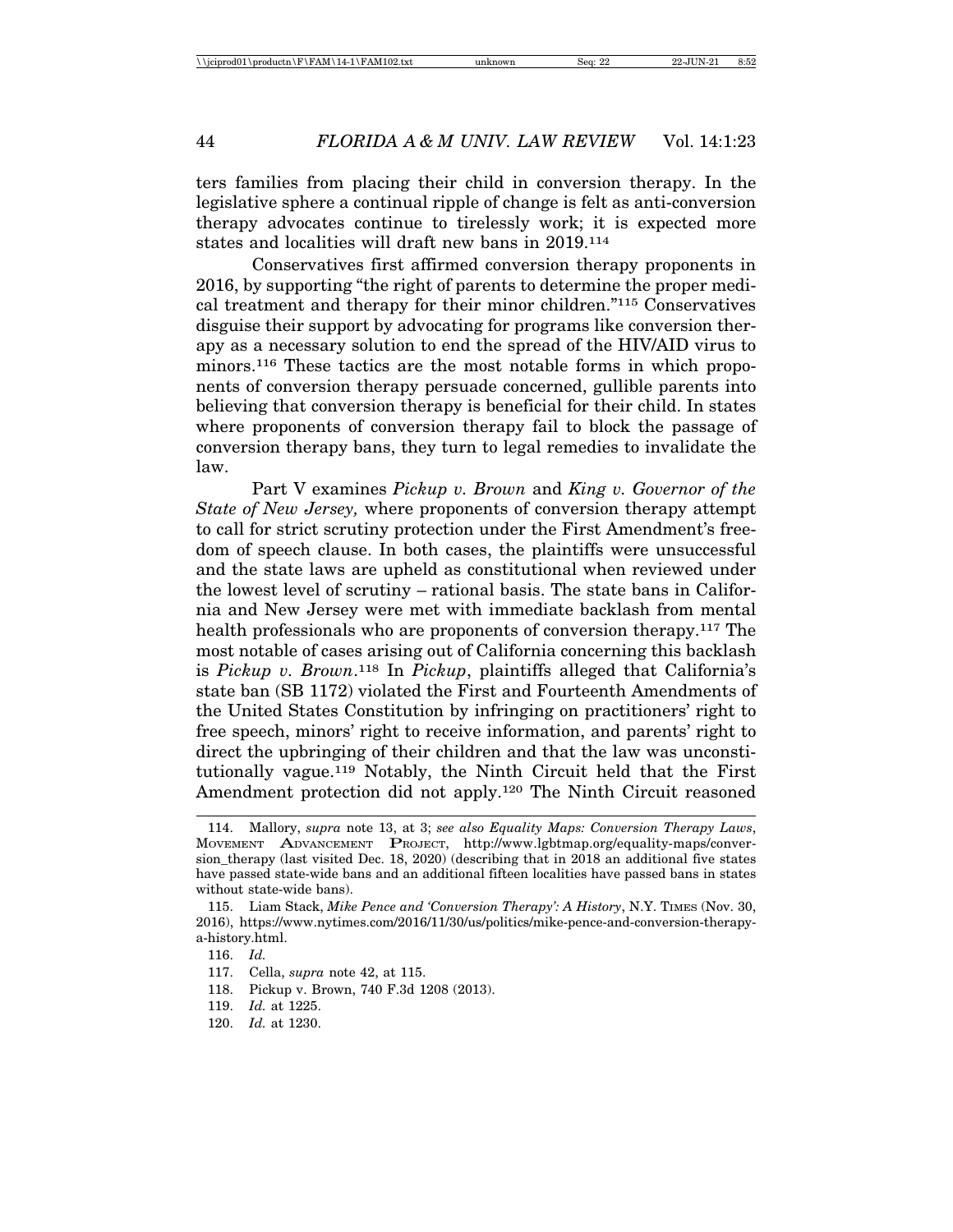that although communications between doctors and patients are entitled to constitutional protection, they are not immune from regulation.121 The court found SB 1172's effects on free speech are merely incidental and therefore subject to the lower level of scrutiny, rational basis review.122 The court readily found that SB 1172's proffered interest of protecting the well-being of minors is a legitimate government interest, meeting the rational basis standard.123 Ultimately, the court accepted the legislature's reliance on various reports from major psychiatric organizations as to the harm and ineffectiveness of conversion therapy and reasoned that the absolute prohibition was related to its legitimate interest.124

As to the right to control the upbringing of one's children, the court found: "the fundamental right of parents do[es] not include the right to choose a specific type of provider for a specific medical or mental health treatment that the state has reasonably deemed harmful."125 The Ninth Circuit reasoned that although parents have a broad right to control the upbringing of their children, the judiciary cannot bestow upon parents more rights than what the judiciary has bestowed to control themselves as adults.126

Following California's victory against those in favor of conversion therapy, New Jersey implemented the second full-state ban in 2013.127 Similar to California, two licensed counselors and founders of Christian counseling centers alleged that Assembly Bill A3371 violated their First Amendment rights to free speech and free exercise of religion.128 Additionally the plaintiffs asserted claims on behalf of their clients for similar violations under the First and Fourteenth Amendments.129 Applying a more stringent intermediate level of scrutiny the court reached a similar conclusion to *Pickup*—the New Jersey statute's regulation of conversion therapy was permissible.130 The most notable of conclusions reached was the proponents' attempt to carve out an exception for informed consent participation, which would allow minors to partake if they are provided with all necessary information concern-

<sup>121.</sup> *Id.* at 1231.

<sup>122.</sup> *Id.*

<sup>123.</sup> *Pickup*, 740 F.3d at 1231.

<sup>124.</sup> *Id.* at 1232.

<sup>125.</sup> *Id.* at 1236.

<sup>126.</sup> *Id.* at 1236.

<sup>127.</sup> Cella, *supra* note 42, at 115.

<sup>128.</sup> King v. Governor of New Jersey, 767 F.3d 216, 220 (3d Cir. 2014).

<sup>129.</sup> *Id.*

<sup>130.</sup> *Id.* at 246.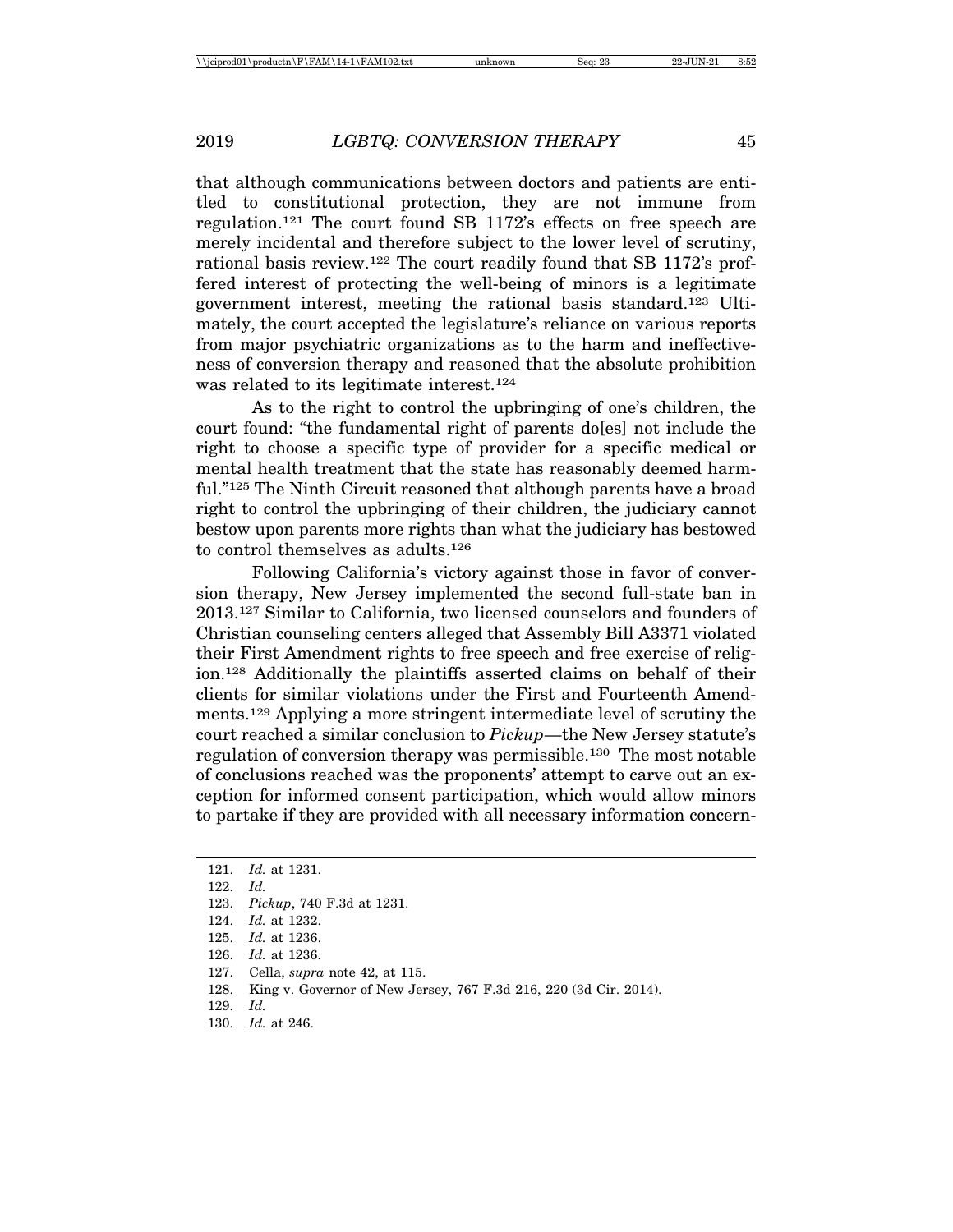ing the program prior to enrolling.131 The court concluded no informed consent requirement could adequately ensure safe practices for minors.132 The court continued on to affirm the lower court's findings on all other claims as well.133 These two cases demonstrate a strategic pattern by conversion therapy proponents, to allege high-level constitutional violations that would drive the judiciary to implement high levels of scrutiny when reviewing state statutes. However, these two cases highlight a possible change in the manner in which the Judiciary will interpret these statutes, pointing to a general unwillingness to apply high levels of scrutiny to such statutes aimed at protecting children.

### V. AN ATTACK ON CONVERSION THERAPY

Part V analyzes several claims attorneys may bring on behalf of these minor children in addition to the current progressive legislationoriented momentum described above. In addressing the legal theories in which opponents of conversion therapy may claim, this Article does not seek to comprehensively catalog all claims. Instead, this Article primarily focuses on potential tortious and criminal charges. The more notable and widely litigated claims of constitutional issues demand a complex level of scrutiny determination that is beyond the scope of this paper. Rather, this Article takes note of *Amato v. Greenquist*, where the Illinois Court of Appeal expressed an uneasiness to analyze religious constitutional claims and instead encouraged the parties to bring lawsuits alleging tortious conduct by religious figures.134 At a superficial level, when addressing constitutional claims concerning the free exercise of religion, a court must explore whether the general proposition of the law is neutral and of general applicability and to what extent the law affects the particular religion and its practice.135 This skeletal explanation just begins to highlight the multilayered analysis that is required in religious claims, an analysis courts often find difficult to define and rule on. Therefore, this Article actively bypasses the religious aspects of conversion therapy claims when proposing solutions to explore the validity of tortious and criminal charges.

<sup>131.</sup> *Id.* at 240.

<sup>132.</sup> *Id.*

<sup>133.</sup> *King*, 767 F.3d at 246-47.

<sup>134.</sup> Gans, *supra* note 83, at 229-30.

<sup>135.</sup> Church of Lukumi Babalu Aye v. City of Hialeah, 508 U.S. 520, 531 (1993).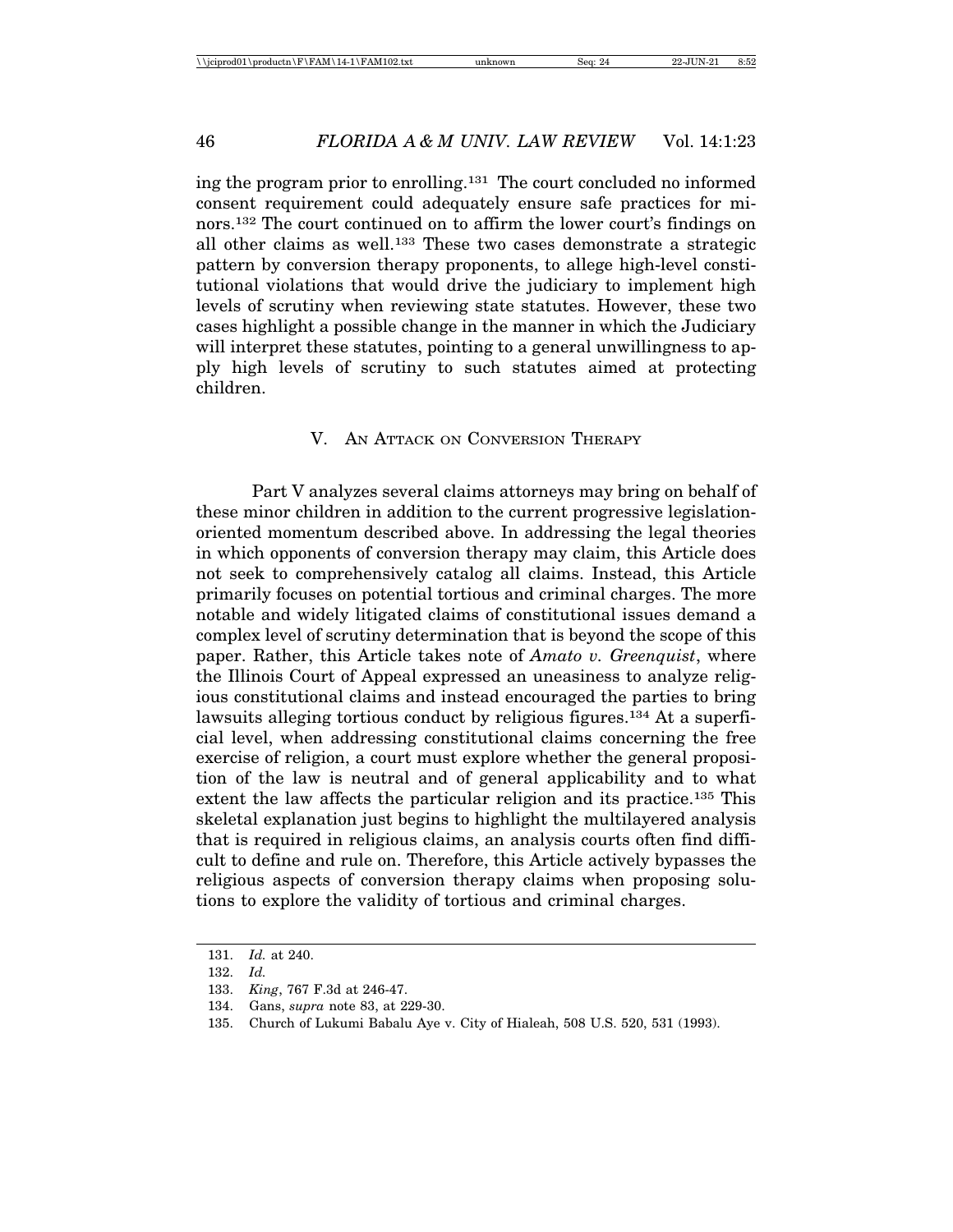#### *A. Consumer Fraud*

Recently examined in *Ferguson v. JONAH*,136 a New Jersey court found that the faith-based organization known as Jews Offering New Alternatives for Healing's (JONAH) advertisement for conversion therapy violated New Jersey's Consumer Fraud Act."137 The Act prohibits: "any unconscionable commercial practice, deception, fraud, false pretense, false promise, [or] misrepresentation . . . in connection with the sale or advertisement of any merchandise."138 The court found JO-NAH's representation that homosexuality is a "mental disorder" that could be "cured" was a misrepresentation in violation of their consumer fraud law if used in the sale or advertising of JONAH's services.139 This victory introduced consumer protection litigation as a viable and unique strategy for redress to a wider range of participants than those already protected by state bans.

This Article also examines Texas's Deceptive Trade Practices Consumer Protection Act140 ("DTPA"). Texas currently does not have an anti-discrimination law statute protecting LGBT employees or customers.141 Texas's largely conservative history leaves the LGBT community largely unprotected. Consumer fraud litigation offers a solution to fill the gaps left by the slow moving and highly partisan Texas legislature.

The DTPA provides: "(a) False, misleading, or deceptive acts . . . in the conduct of any . . . commerce are . . . unlawful and are subject to action by the consumer protection division."142 To recover under  $§ 17.50(a)(1)$  of the DTPA,<sup>143</sup> the plaintiff must establish the following three elements: (1) the plaintiff was a consumer of the defendant's goods or services; (2) the defendant committed false, misleading, or deceptive acts in connection with the lease or sale of goods or services;

<sup>136.</sup> Ferguson v. JONAH, No. HUDL547312, 2015 WL 609436, at \*1 (N.J. Super. Ct. Law Div. Feb. 5, 2015)*.*

<sup>137.</sup> *Statement of Reasons for the Court's February 10, 2015 Orders at 11–12, Ferguson v. JONAH, No. L-5473-12* (N.J. Feb. 10, 2015); *see also* JONAH Conversion Therapy Case, *supra* note 91.

<sup>138.</sup> Consumer Fraud Act, N.J. STAT. § 56:8-2 (2019).

<sup>139.</sup> *Id.* at 11.

<sup>140.</sup> TEX. BUS. & COM. CODE § 17.46 (2019).

<sup>141.</sup> Frank Bruni, *The Worst (and Best) Places to be Gay in America*, N.Y. TIMES, https:// www.nytimes.com/interactive/2017/08/25/opinion/sunday/worst-and-best-places-to-begay.html (last visited Dec. 18, 2020).

<sup>142.</sup> TEX. BUS. & COM. CODE. § 17.46(a) (2019).

<sup>143.</sup> TEX. BUS. & COM. CODE § 17.50(a)(1) (2019).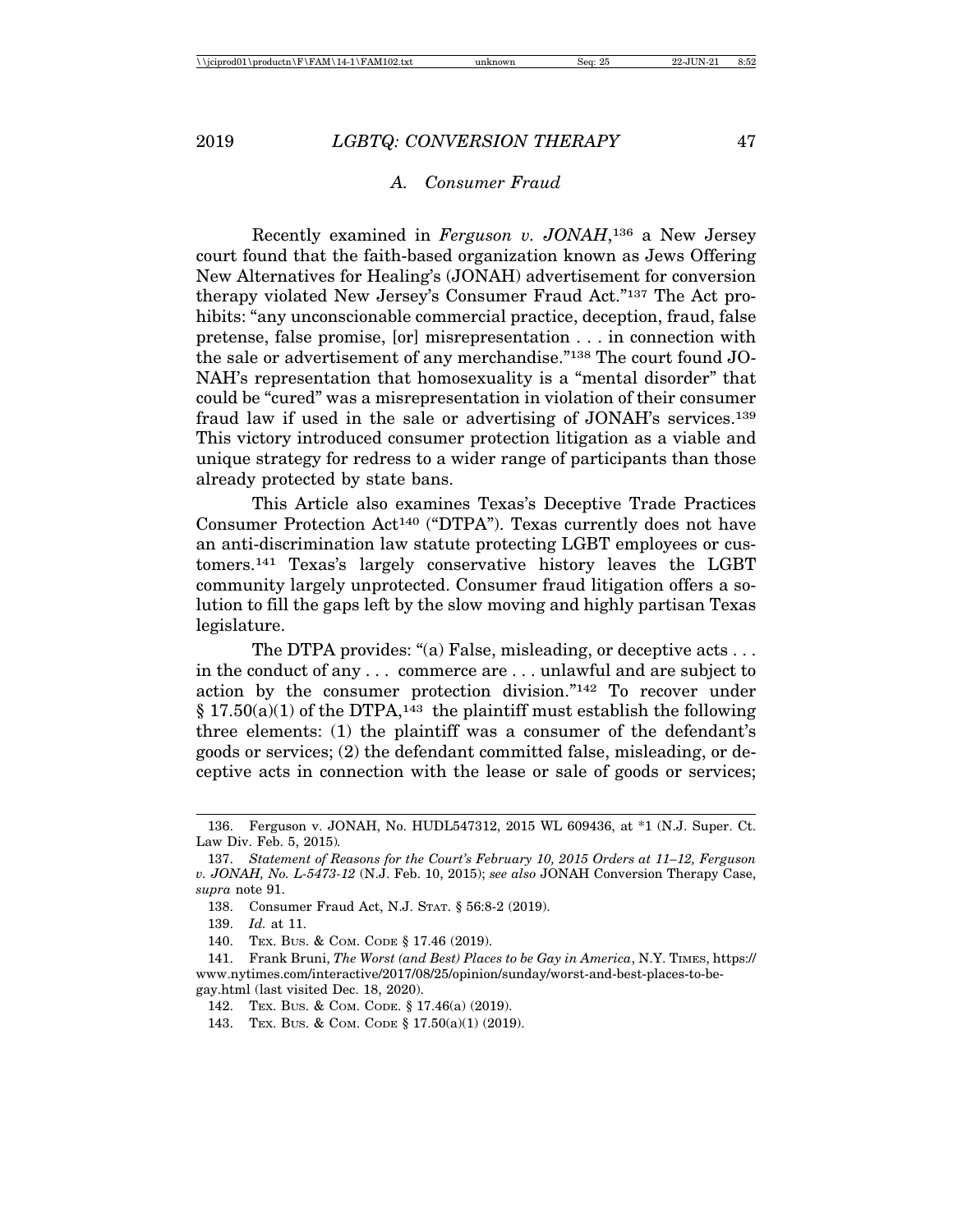and (3) the defendant's false, misleading, or deceptive act was a producing cause of actual damages to the plaintiff.144

For a minor to bring a claim under the DPTA, there must be a consumer relationship between the individual paying for the conversion therapy and the program coordinators. This relationship is established by an exchange of consideration, usually money, for goods or services.145 Generally, an affirmative misrepresentation of fact constitutes a deceptive trade practice, especially when the misrepresentation was false or misleading.146

The DTPA proceeds to list explicit examples of deceptive trade practices in §17.46(b) but notes, "[it] is not limited to, the following acts,"147 thus, indicating a broad opportunity for protection. Imagine a situation where a young queer child in Texas is placed in conversion therapy and his/her/their parents believe the program's advertised promise that they have the ability to "cure" their child's "abnormal sexual behavior." Knowing that there are children suffering in conversion therapy and Texas's lack of specific LGBT protection laws, a lawyer could approach suit under the DTPA.

As discussed above, the first element to such a claim under the DPTA serves no obstacle as a consumer relationship is easily established by the most rudimentary transaction between a conversion therapy counselor and the minor's parent or guardian. Here, claims could be made similar to those in *JONAH*, where a service provider's advertisement that homosexuality is an illness or alterable in some way can be considered misleading and a patently false statement.<sup>148</sup> This false statement satisfies the DTPA's "false, misleading, or deceptive act" requirement. Lastly, the improper psychotherapy that is practiced in conversion therapy inflicts a great degree of harm or injury on the child and leaves the individual with a life-long need for therapy.149 Some individuals suffer physical manifestations of the harm they have experienced from conversion therapy. These physical manifestations may be resultant of activities like exorcisms, which may also leave bodily scars or an overwhelming sense of failure to change and, therefore, leads some to self-mutilation. Under the DTPA, targeting conversion therapy programs that claim to change an indi-

<sup>144.</sup> Larsen v. Carlene Langford & Assocs., Inc., 41 S.W.3d 245, 250 (2001).

<sup>145.</sup> TEX. BUS. & COM. CODE § 17.46(b)(23) (2019).

<sup>146.</sup> Satira, *supra* note 89, at 658.

<sup>147.</sup> TEX. BUS. & COM. CODE § 17.46(b) (2019).

<sup>148.</sup> Satira, *supra* note 89, at 658.

<sup>149.</sup> Gans, *supra* note 83, at 225.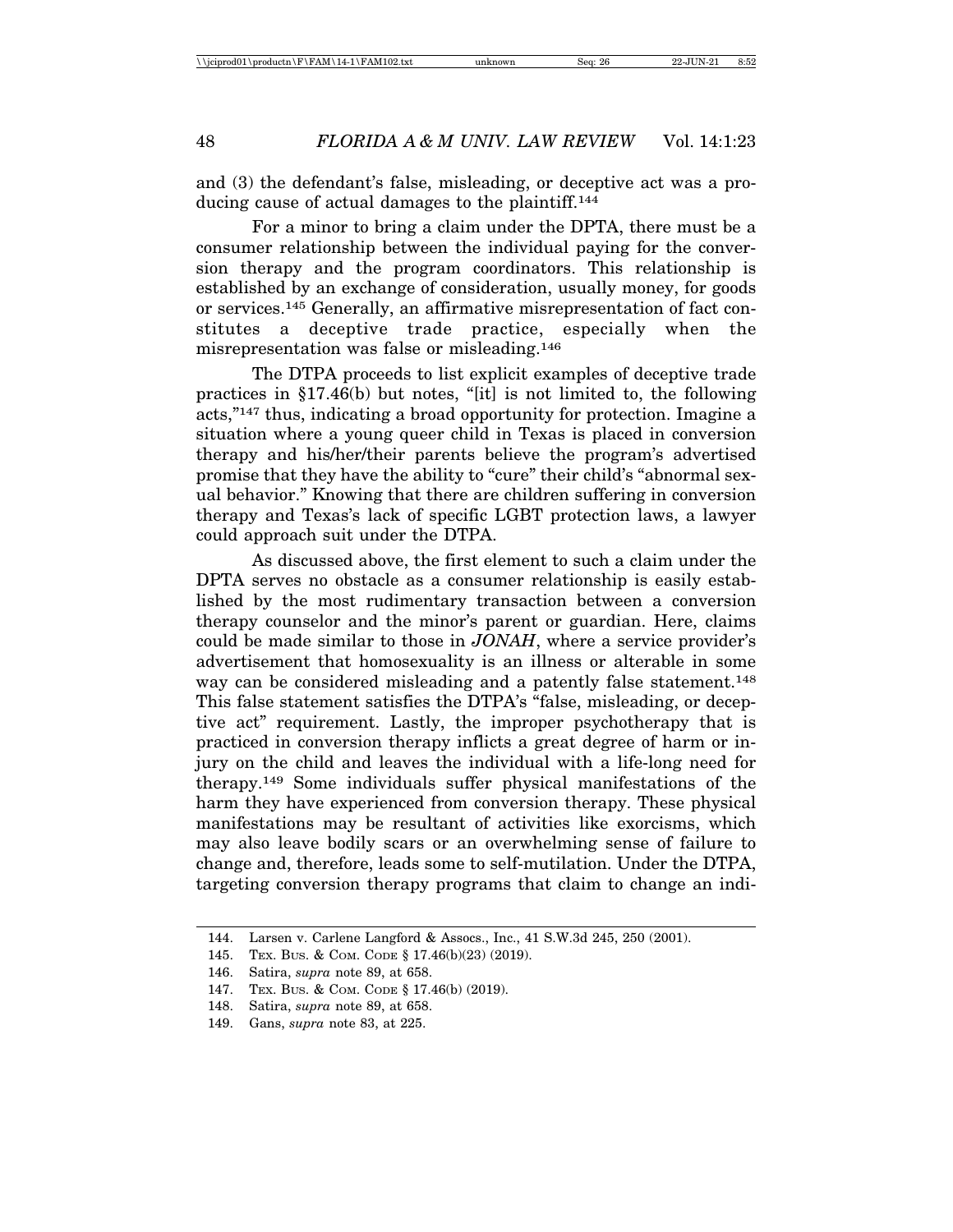vidual's sexual orientation can be easily attacked through consumer fraud litigation.

Consumer fraud litigation is promising for various reasons. Primarily these laws are currently available in almost every state.150 These laws provide protection in states with no legislative bans or conversion therapy regulation for minors.151 Additionally, this litigation creates avenues for redress even in states with bans in place by addressing religious counselors outside the traditional scope of conversion therapy bans. Consumer fraud litigation may provide a powerful sword to LGBT advocates and conversion therapy survivors in their fight for the protection of queer youth in Texas.

# *B. Involuntary Manslaughter*

Homosexual, bisexual, and transgender minors suffer from depression at significantly higher rates than their heterosexual counterparts.152 For example, a startling 28.1% of gay males have attempted suicide in their life, while only 4.2% of heterosexual males have.153 An estimate "5,000 LGBTQ youth take their lives each year with the number believed to be significantly higher if deliberate auto accidents and other precipitated events are counted."154 Placing queer children in conversion therapy, therefore, enhances their depression, anxiety, and self-hatred to levels that drive some minors to suicide. This reality is simply unacceptable.

This Article suggests, in alignment with the California Penal Code, suicides connected to a minor's participation and/or experience in conversion therapy could create a foundation for an involuntary manslaughter charge against the very parents who place their children in the program.155 Although a charge of homicide may seem unnecessary and elicit a dramatic reaction, it is ultimately proportional to the recklessness of conservative parents and their choices when placing their queer children in conversion therapy. Although conversion ther-

<sup>150.</sup> Satira, *supra* note 89, at 655.

<sup>151.</sup> Melissa Ballengee Alexander, *Autonomy and Accountability: Why Informed Consent, Consumer Protection, and Defunding May Beat Conversion Therapy Bans*, 55 U. LOUISVILLE L. REV. 283, 316 (2017) (describing the value of consumer protection claims as a source of immediate relief for survivors).

<sup>152.</sup> Satira, *supra* note 89, at 655.

<sup>153.</sup> Young, *supra* note 110, at 189.

<sup>154.</sup> John G. Taylor, *Dying for Acceptance: Suicide Rates in the LGBTQ Community*, PSYCHOL. TODAY (Mar. 19, 2013), https://www.psychologytoday.com/us/blog/the-reality-corner/201303/dying-acceptance-suicide-rates-in-the-lgbtq-community.

<sup>155.</sup> CAL. PENAL CODE § 192(b) (2015).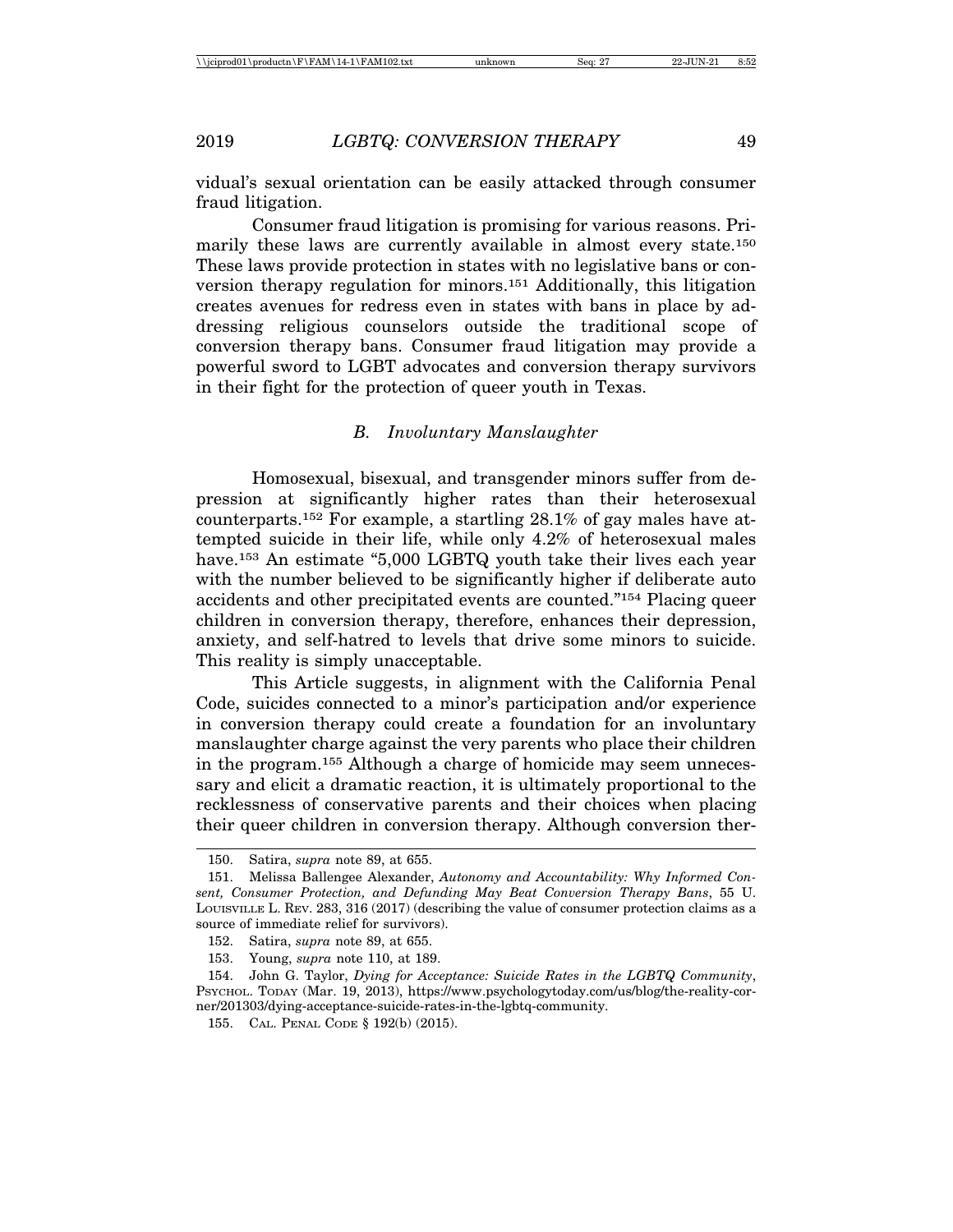apy bans provide some level of necessary protection for queer children in varying parts of the country, these bans alone do not appear to provide a message and consequence strong enough to stop all parents from placing their children in conversion therapy.

As mentioned earlier, 20,000 children will still experience conversion therapy in states where there is no ban.156 Drawing on the fact that 5,000 LGBTQ children take their lives each year, it is necessary to get the criminal justice system involved. Fundamentally, one of the original criminal justice system's goals is to deter general or specific behavior through the threat and implementation of punishment.<sup>157</sup> Seeing as children have less autonomy than adults under the law, it is the law's duty to protect them from harm, which may be done by discouraging the unrestricted control parents' may have over their children. Although involuntary manslaughter may sound harsh, it can be easily avoided by parents simply never placing their children in conversion therapy. There is no accidental placing of a child in conversion therapy, nor can a parent or guardian place a child who is not legally under their control; placing a child in conversion therapy is done with a conscious mind and effort. Thus, the end goal of implementing a homicide charge for the death of those children placed in conversion therapy is not parental incarceration per se, but instead creating a blaring association in the minds of all law-abiding and reasonable people the danger that can come from placing your child in conversion therapy their unwanted death.

Involuntary manslaughter is a lesser offense than murder, distinguished by its *mens rea*—intent to kill.158 In this hypothetical, it is not assumed parents and guardians are consciously orchestrating the death of their children. The Penal Code reads: "manslaughter is the unlawful killing of a human being without malice . . . in the commission of a lawful act which might produce death, in an unlawful manner, or without due caution and circumspection."159 Involuntary manslaughter requires the *mens rea* of criminal negligence, which is defined in various ways.<sup>160</sup> For the purposes of this essay, criminal negligence is defined as existing "when a man of ordinary prudence would foresee that the act would cause a high degree of risk of death or

<sup>156.</sup> Mallory, *supra* note 13, at 3.

<sup>157.</sup> Tom Stacy, *Changing Paradigms in the Law of Homicide*, 62 OHIO ST. L.J. 1007, 1026 (2001) (explaining the views of criminal punishment that inspire the criminal process.) 158. People v. Rios, 2 P.3d 1066, 1073 (Cal. 2000).

<sup>159.</sup> CAL. PENAL CODE § 192(b) (2015).

<sup>160.</sup> People v. Penny, 285 P.2d 926, 937 (Cal. 1955).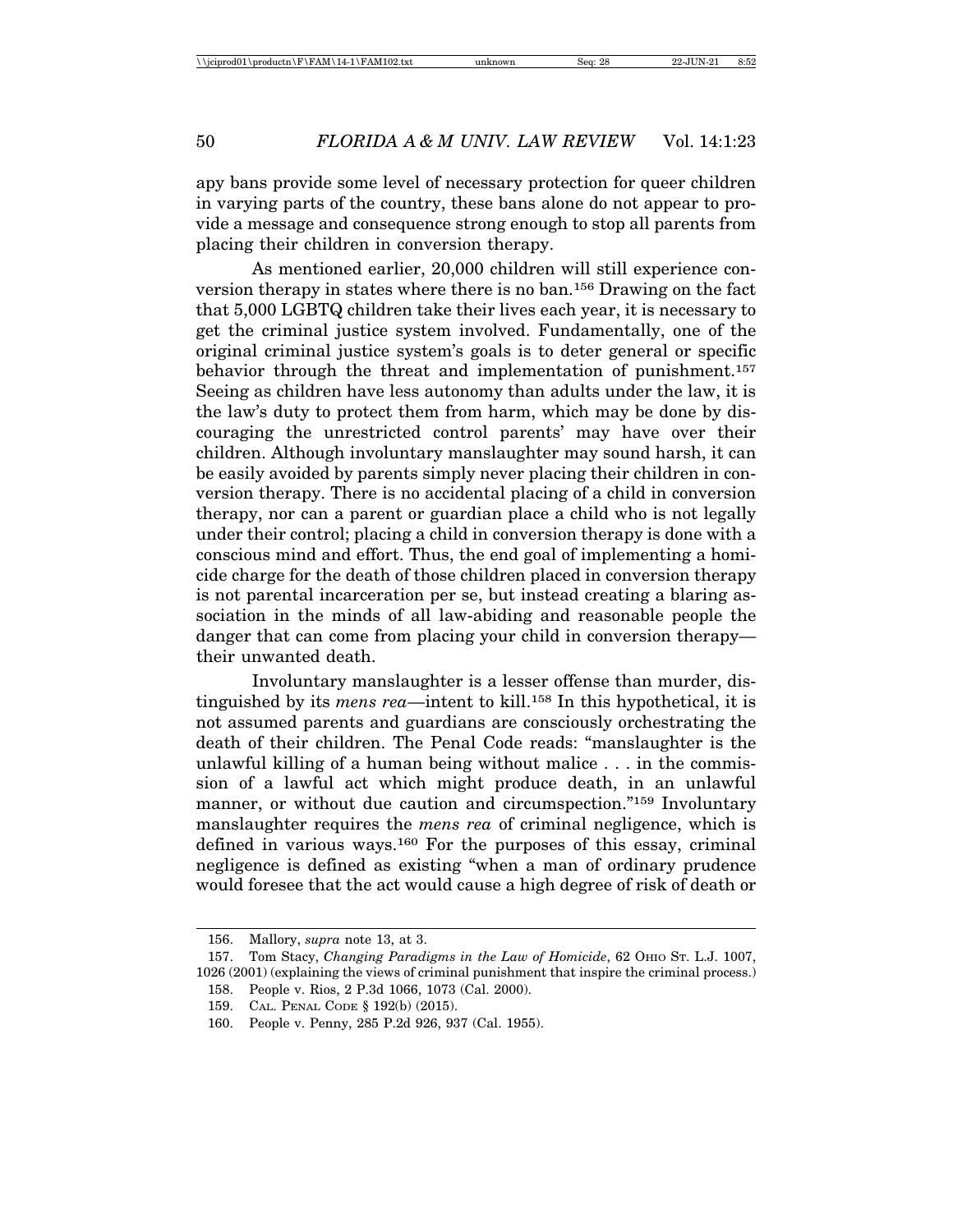great bodily harm."161 In other words, the charge of involuntary manslaughter disregards a subjective good faith belief that the perpetrator's actions posed no risk in favor of an objective standard.162

Currently, there are numerous published studies describing the program's various ways of attempting to change one's sexual orientation has left life-debilitating harm on its participants.163 Although enrolling a child in conversion therapy may be a lawful act in most states, it would be naïve of parents, guardians, and therapists to claim that they were/are unaware of the anti-conversion therapy scholarship and data doubting the success of conversion therapy. Conversion therapy survivors reported that 71% have experienced depression, while 62% have experienced some level of re-enforced self-hatred.164 Therefore, a parent's good faith belief that a program may provide a conversion experience free from harm is objectively unreasonable in the face of all the data to the contrary. Under this objective standard, parents should or should have known of the heightened risk of harm or death by placing their children in conversion therapy, satisfying the *mens rea* of criminal negligence.

Involuntary manslaughter requires a showing that the defendant's conduct proximately caused the victim's death.165 The defendant's conduct does not need to be the primary cause of death; it only needs to be a substantial factor in causing the death.166 The issue of causation in involuntary manslaughter proves to be more challenging absent a clear intentional act but, causation issues alone cannot defeat an involuntary manslaughter claim.167 To reiterate, conversion therapy does not have to be the sole cause of death only a substantial factor. In a testimonial, a survivor described their experience as "two months of complete emotional and mental breakdown."168 Conversion therapy is typically an immersive experience and could reasonably be deduced to be at least a factor in a child's suicidal ideation. This causation correlation heightens if the death occurs during or reasonably following their time in conversion therapy. Moreover, whether a defendant's conduct was the proximate cause of the death is ordinarily a

<sup>161.</sup> People v. Rodriguez, 186 Cal. App. 2d 433, 440 (1960).

<sup>162.</sup> Walker v. Super. Ct., 763 P.2d 852, 868 (Cal. 1988).

<sup>163.</sup> George, *supra* note 12, at 802.

<sup>164.</sup> *Learn*, *supra* note 7.

<sup>165.</sup> People v. Sanchez, 29 P.3d 209, 216 (Cal. 2001).

<sup>166.</sup> People v. Jennings, 237 P.3d 474, 496 (Cal. 2010).

<sup>167.</sup> People v. Butler, 114 Cal. Rptr. 3d 696, 705 (Cal. Ct. App. 2010) (explaining that although causation is a necessary element of involuntary manslaughter there are many forms in which a court may consider causation present in a case).

<sup>168.</sup> Sacks, *supra* note 44, at 70.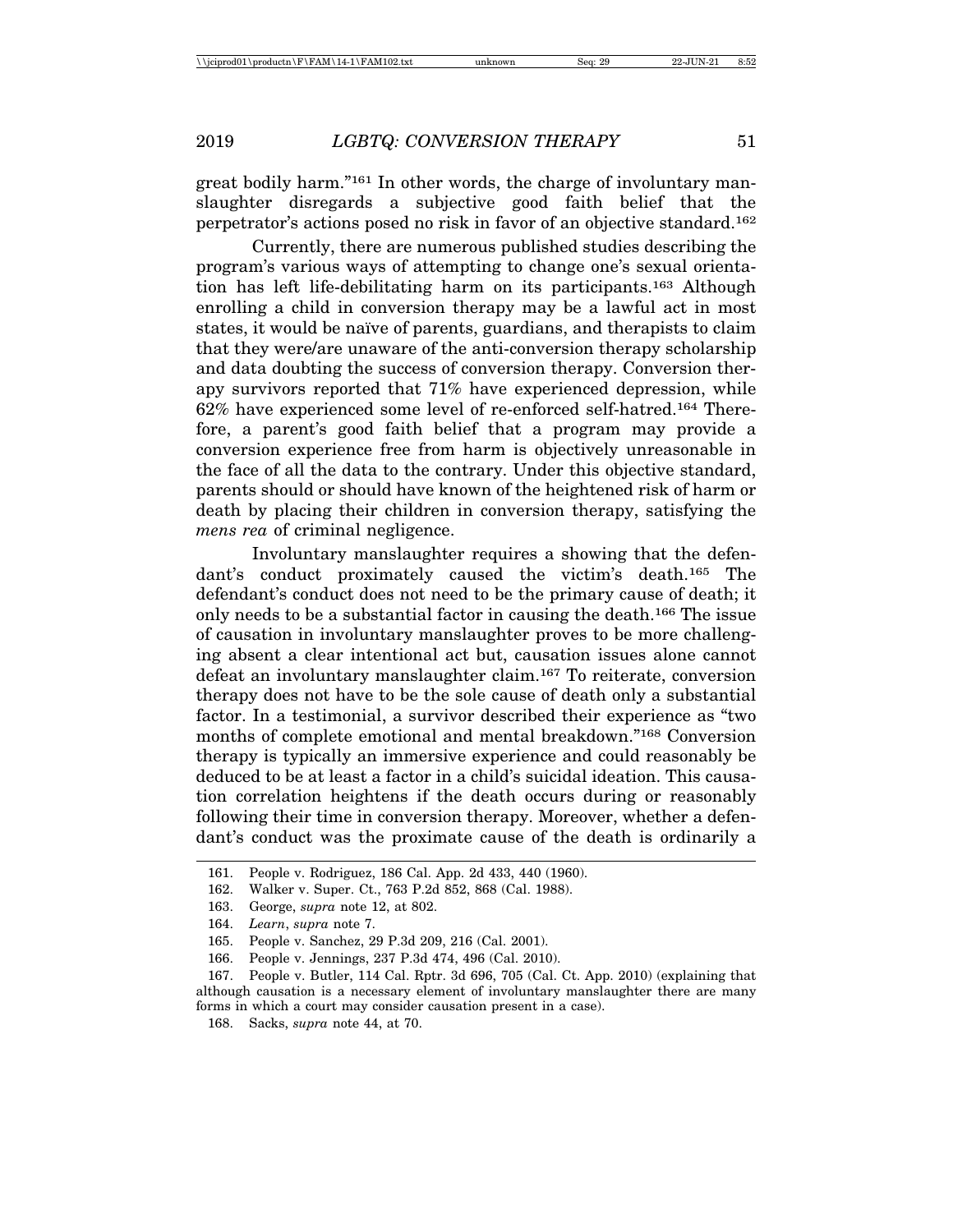question for a jury.169 Tellingly, a recent poll found that 71% of Florida residents and 64% of Virginia residents believed that conversion therapy for minors should be illegal.170 These polls are indicative of a shift in national opinion steering away from the acceptance of conversion therapy. Additionally, this shift may possibly be demonstrated in jury verdicts if prosecutors were to bring cases forward.

This charge is reflective of manslaughter and medical neglect claims brought against parents who avoided medical care and vaccination for their children due to their religious beliefs.171 Some of these parents were convicted.172 The distinction between parents who do not allow their bleeding child to get medical attention and a parent who places their child in conversion therapy can be easily distinguished. However, cases that have resulted in a parental conviction demonstrate that parental prosecution is appropriate when there is a clear correlation between the parent's choice and the unintentional death of their child.

# *C. Parens Patriae Doctrine*

A state is sometimes recognized as the proper party to bring an action as parens patriae or "parent of the country."173 The state's parens patriae interest is to guard the health and well-being of the state's youth.174 These interests have previously justified restrictions on a parent's control over school attendance and prohibited child labor.175 In most cases, the state allows parents and legal guardians great leeway when deciding matters for their minor children,176 which

174. Lynn D. Wardle, *Controversial Medical Treatments for Children: The Roles of Parents and of the State*, 49 FAM. L.Q. 509, 520 (2015) (describing the conflicts between parental rights and the state's parens patriae interest).

175. *Pierce*, 321 U.S. at 166.

176. *See* Wisconsin v. Yoder, 406 U.S. 205 (1972) (holding that Amish parents have a constitutional right to exempt their children from a compulsory school attendance law); *see also* Pierce v. Soc'y of the Sisters of the Holy Names of Jesus & Mary, 268 U.S. 510 (1925) (holding parents have the right to choose whether to send their children to public school).

<sup>169.</sup> People v. Brady, 29 Cal. Rptr. 3d 286, 296 (Cal. Ct. App. 2005).

<sup>170.</sup> Mallory, *supra* note 13, at 2.

<sup>171.</sup> *See generally* Daniel J. Kearny, *Parental Failure to Provide Child with Medical Assistance Based on Religious Beliefs Causing Child's Death – Involuntary Manslaughter in Pennsylvania*, 90 DICK. L. REV. 861 (1986) (describing cases where parents relied on religion at the exclusion of modern medicine to heal their children which resulted in their death and the parent's conviction).

<sup>172.</sup> *See id.*

<sup>173.</sup> *See, e.g.*, Pierce v. Massachusetts, 321 U.S. 158, 166 (1944); *see generally* Jim Ryan & Don R. Sampen, *Suing on Behalf of the State: A Parens Patriae Primer*, 86 ILL. B.J. 684 (1998) (describing the definition and history of parens patriae).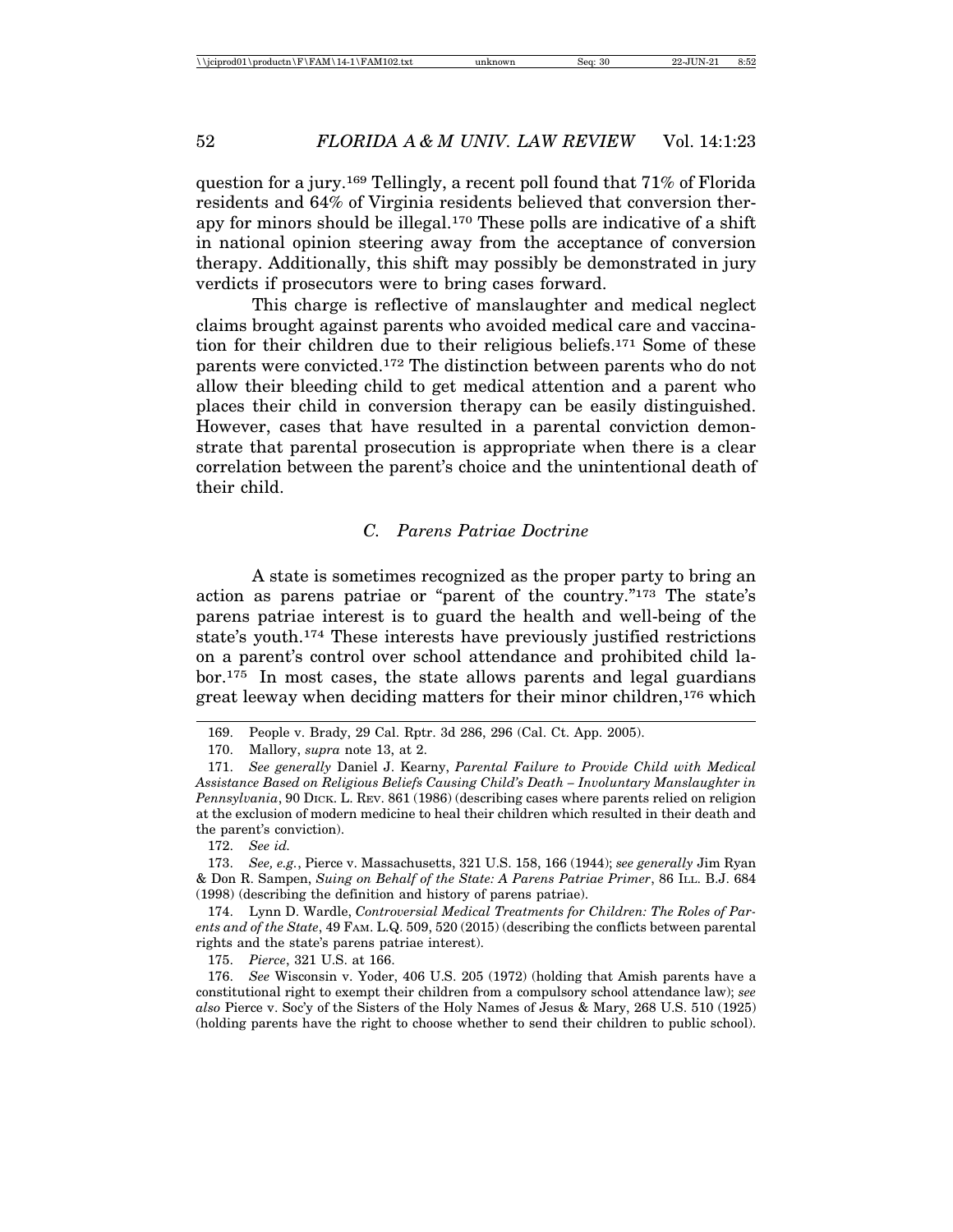is generally based on the presumption that parents inherently act in the best interest of their children.177 The Supreme Court of the United States has acknowledged, "the child is not a mere creature of the state;" but, instead places a high duty on "those who nurture him and prepare her for the additional obligations of life."178

Professor Lynn Wardle claims the presumption favoring parental control is a result of the natural bonds between parent and child, which lead parents to always act in the best interest of their child.<sup>179</sup> I challenge this presumption specifically when parents demonstrate a homophobic response to their LGBT child. Parents seeking to place their child in conversion therapy indicates a high-level of disapproval of their child's same-sex attraction or gender variance.180 These homophobic responses often perpetrate through different responses such as family rejection, child abuse, or other psychological harm even prior to enrollment in conversion therapy.181 Although there is no explicit state duty to act, the parens patriae doctrine suggests that in certain situations where children are placed in exceptionally dangerous conversion therapy programs it "not only warrants but demands state intervention."182 The state has an interest in promoting health both by preventing diseases and mental disorders.183 Participants of conversion therapy continually experience heightened levels of mental disorders generally because of their experience in conversion therapy programs.184 When dealing with health, the state's power of infringing on the parents' right to control the upbringing of their child is most easily demonstrated by state statutes regulating pregnancy and abortion.185 Therefore, a state's implementation of absolute prohibition on the practice of conversion therapy within its borders is a valid exercise

<sup>177.</sup> Sana Loue, *Faith-Based Mental Health Treatment of Minors*, 31 J. LEGAL MED. 171, 193 (2010) (describing the parens patriae doctrine with regards to conversion therapy).

<sup>178.</sup> *Pierce*, 268 U.S. 510 at 573.

<sup>179.</sup> Parham v. J.R., 442 U.S. 584, 602 (1979).

<sup>180.</sup> Cella, *supra* note 42, at 126.

<sup>181.</sup> *Id.*

<sup>182.</sup> *See* DeShaney v. Winnebago Cty. Dept. of Soc. Serv., 489 U.S. 189 (1989) (describing that nothing in the language of the Due Process Clause itself requires the State to protect the life, liberty, and property of its citizens against invasion by private actors); *see also* Loue, *supra* note 176, at 194.

<sup>183.</sup> Loue, supra note 174, at 194.

<sup>184.</sup> Victor, *supra* note 11, at 1542.

<sup>185.</sup> *An Overview of Minor's Consent Law*, GUTTMACHER INST., https:// www.guttmacher.org/state-policy/explore/overview-minors-consent-law (explaining 2 states and the District of Columbia explicitly allow all minors to consent to abortion services and 21 states require that at least one parent consent to a minor's abortion, while 10 states require prior notification of at least one parent) (last updated Dec. 1, 2020).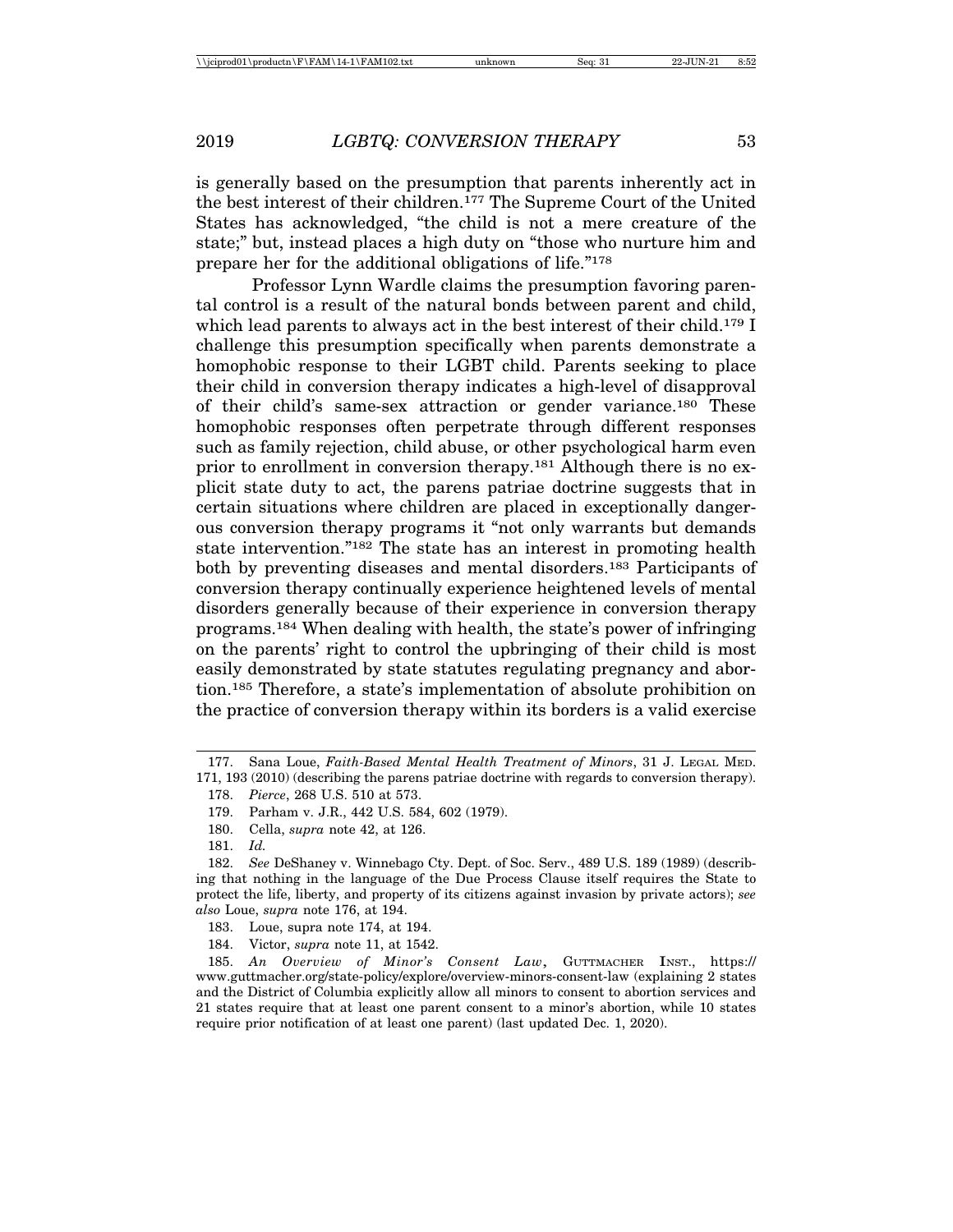of their powers under the parens patriae doctrine and should be considered a viable defense in future litigation against claims of by parents.

Relying on *Parham v. J.R.,* which states "some parents may at times be acting against the interests of their children [which] creates a basis for caution, but it is hardly a reason to discard . . . that parents generally do act in the child's best interest."186 However, *Parham* is starkly different from placing children in conversion therapy. *Parham* deals with placing children in state administered mental health institutions and under the Georgia code requires clear evidence of a mental illness suitable for treatment.187 As noted above, homosexuality is no longer considered a mental illness since its exclusion of the DSM in 1973. This distinction must warrant less deferential treatment to a parent's choice to place their queer child in conversion therapy. Conversion therapy is not in the best interest of a child. Therefore, placing minors in conversion therapy is not just a basis for caution but also a call for action to stop parents who support conversion.

At the very core, a parent's unfettered agency over their LGBT child can sometimes cause the greatest harm to their child. Therefore, parents attempting to place their queer children in conversion therapy should be subjected to more intrusive oversight by the state. The government serves as a neutral third party who is objectively free of religious and societal pressure when dealing with a queer child and can adequately step in when necessary for the child's well-being.

## *D. Family Acceptance Project*

Although this Article primarily calls for absolute nationwide prohibition on the practice of conversion therapy, a part of this process still requires a continued effort in educating parents on accepting their queer children. In San Francisco, California, Dr. Caitlin Ryan directs the Family Acceptance Project ("FAP").<sup>188</sup> FAP focuses on a queer minor and their family, primarily studying how family reactions to their LGBT child affects their child's health and well-being.<sup>189</sup> With research-based training, FAP aims to intervene with families and caregivers to build an understanding of their impact of acceptance and

<sup>186.</sup> Parham v. J.R., 442 U.S. 584 (1979) (describing what type of due process must be accorded to children when their parents commit them to a mental institution); *see also* Wardle, *supra* note 171, at 530-31.

<sup>187.</sup> *Parham*, 442 U.S. at 591.

<sup>188.</sup> *Overview*, FAM. ACCEPTANCE PROJECT, https://familyproject.sfsu.edu/overview (last visited Dec. 18, 2020).

<sup>189.</sup> *Id.*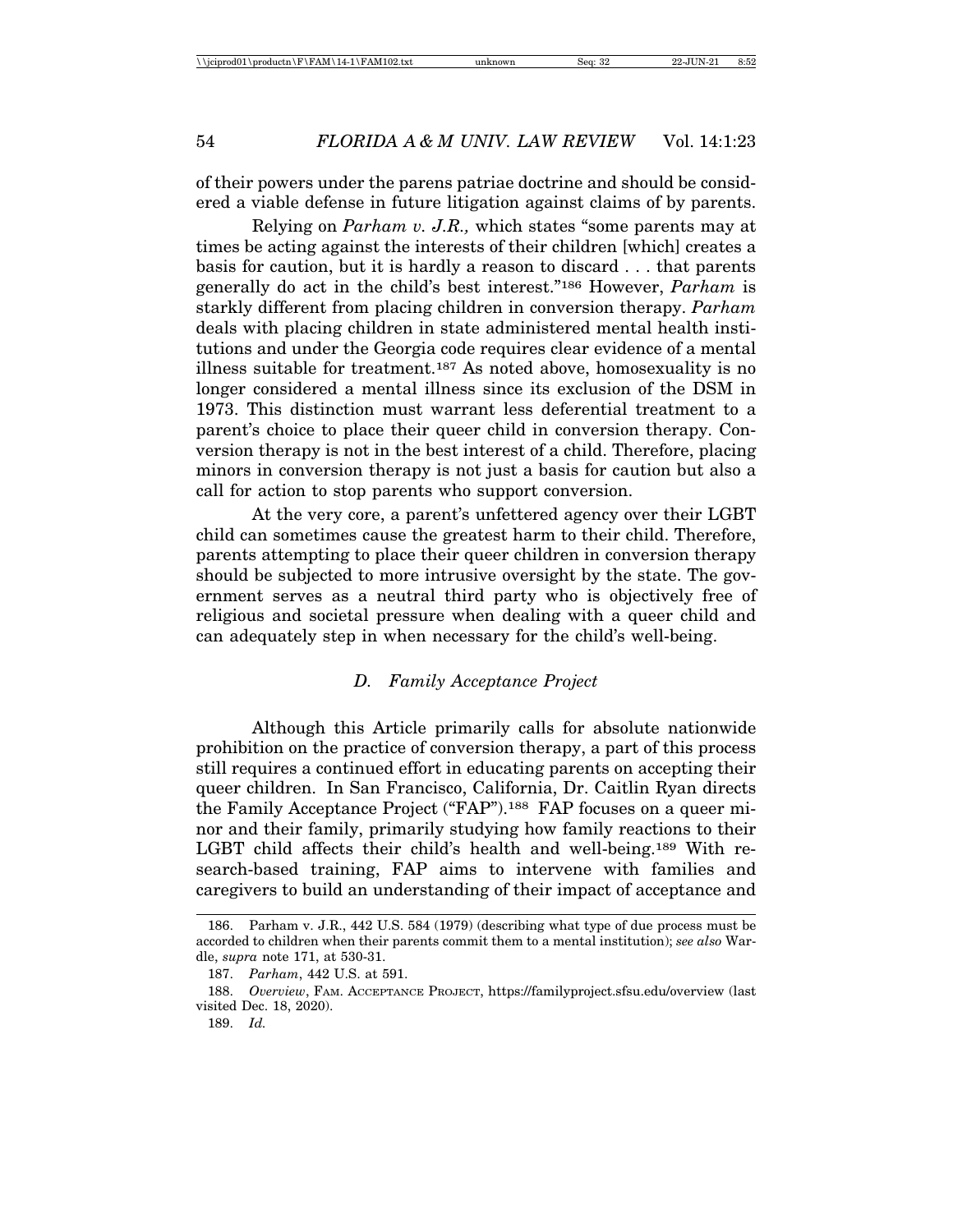rejection of their child's queer identity on their welfare.190 FAP's research is inclusive of youth living in gated communities; low income, rural communities; immigrant families; foster case; and even those who are homeless youth and their families.<sup>191</sup>

In a recent study, it was found 53% of LGBT non-Latino white and Latino young adults, ages 21-25, experienced some form of sexual orientation change efforts during adolescence.192 A startling 21% of these experiences were at the hands of their parents or caregivers in their home.193 Further, minors from highly religious and lower socioeconomic status families were most likely to experience home-based conversion efforts.194 Evident from these findings is the need to educate and address parents whose actions may go unnoticed in the privacy of their own home. Through FAP's initiatives, FAP hopes to implement and disseminate family models of wellness to prevent risk, including suicide and homelessness in LGBT youth.195

#### **CONCLUSION**

In 2019, the practice of conversion therapy on minors has gone on for far too long. Sexual orientation change efforts need to be completely banned in response to the well-documented physical and psychological harms it inflicts on the vulnerable LGBT youth. The Supreme Court has long established that it is the nation who suffers for generations when society imposes hardship on a discrete class of children who are not accountable for their disabling status.196 It is along these lines that I argue that an all hands-on approach is needed when it comes to attacking conversion therapy. A single strategy cannot carry out this task alone. There is value in both the offensive approach of litigation and the defensive approach of educating families. Both these solutions play a necessary role in the battle against conversion therapy.

<sup>190.</sup> *Id.*

<sup>191.</sup> *Research—In-depth Family Interviews, Case Studies and Surveys*, FAM. ACCEPT-ANCE PROJECT, https://familyproject.sfsu.edu/research (last visited Dec. 18, 2020).

<sup>192.</sup> Cathy Renna, *First Study shows Pivotal Role of Parents in Conversion Efforts to Change LGBT Adolescents' Sexual Orientation*, FAM. ACCEPTANCE PROJECT (Nov. 8, 2018, 11:19 AM), https://familyproject.sfsu.edu/conversion-therapy-begins-at-home.

<sup>193.</sup> *Id.*

<sup>194.</sup> *Id.*

<sup>195.</sup> *Id.*

<sup>196.</sup> Plyler v. Doe, 457 U.S. 202, 223-24 (1982).